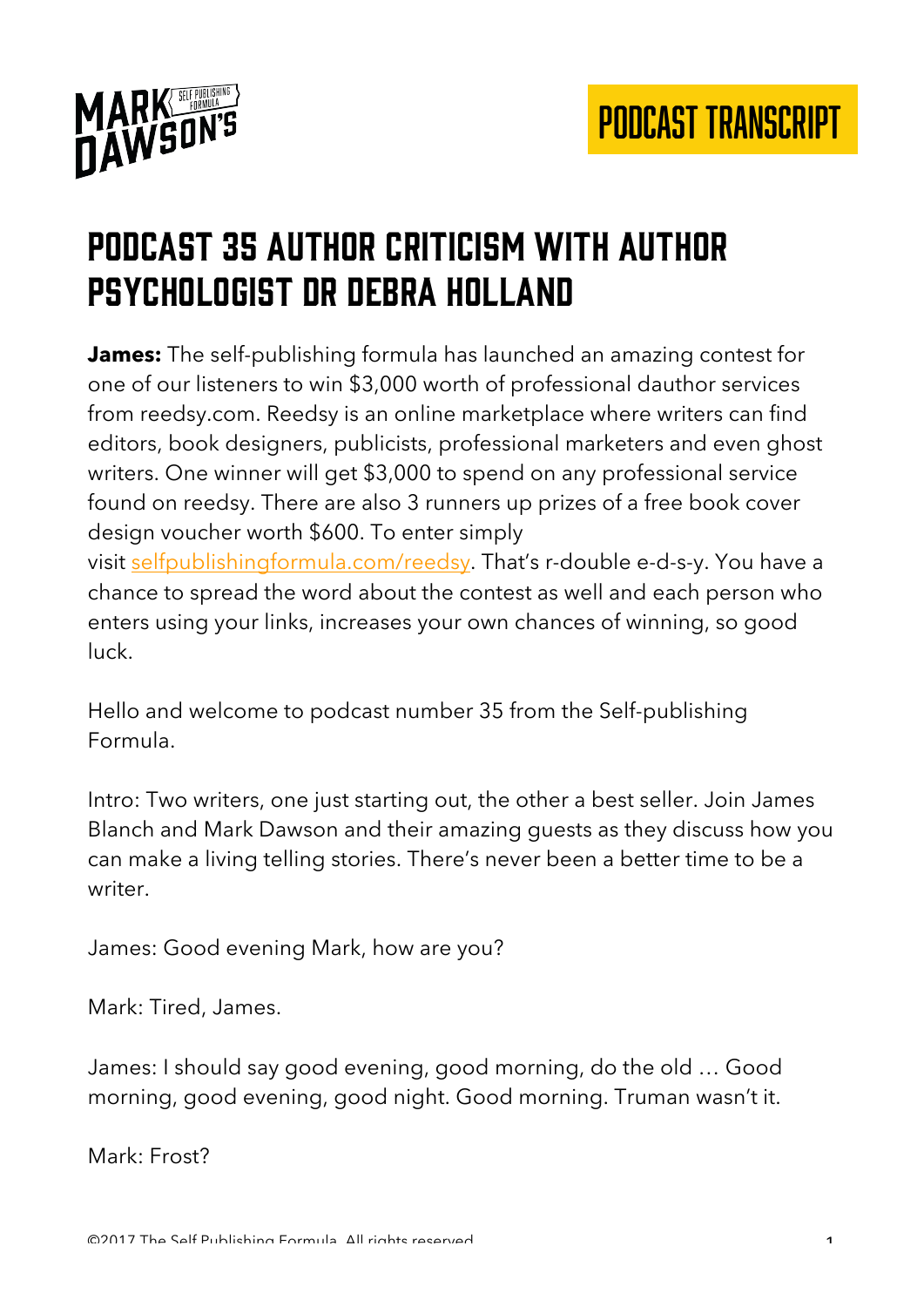

James: No, no, no, no. Truman show.

Mark: Partridge?

James: Yeah, very Partridge. Yes we are at the end of the day. We are colossally busy, the pair of us, or three of us with John Dyer as well at the moment and so we're squeezing in a podcast chat where we can. You've been watching the football all night, I've been busy at school meetings but here we are.

We're going to do a couple of things in this episode. If you're following what's happening with my book, which is of course one of the reasons we do this podcast is market and experienced author who's making hay and I'm a wannabe so I want to get in to get a piece of that action so I've written my first book.

Last time we spoke I'd just finished it, gone off to the editor, and Mark and I thought we'd discuss this worrying about when the notes come back, how I'm going to react to that and mindset and what you should do with notes and criticism and so on.

To time with that we have an interview with an author, quite famous author actually, called Debra Holland who writes romance herself. She's also a counselor, she's written non-fiction books on grief but she also thinks and writes a lot about the psychology of being an author, the psychology of being a writer. But what happened Mark between us deciding to talk about how you prepare for notes coming back from your editor and now, is it an e-mail drop tonight?

Mark: Yes, notes came back from your editor.

James: Notes have arrived back from my editor so we can talk a little bit about that but if I just take myself to where I was before that e-mail drops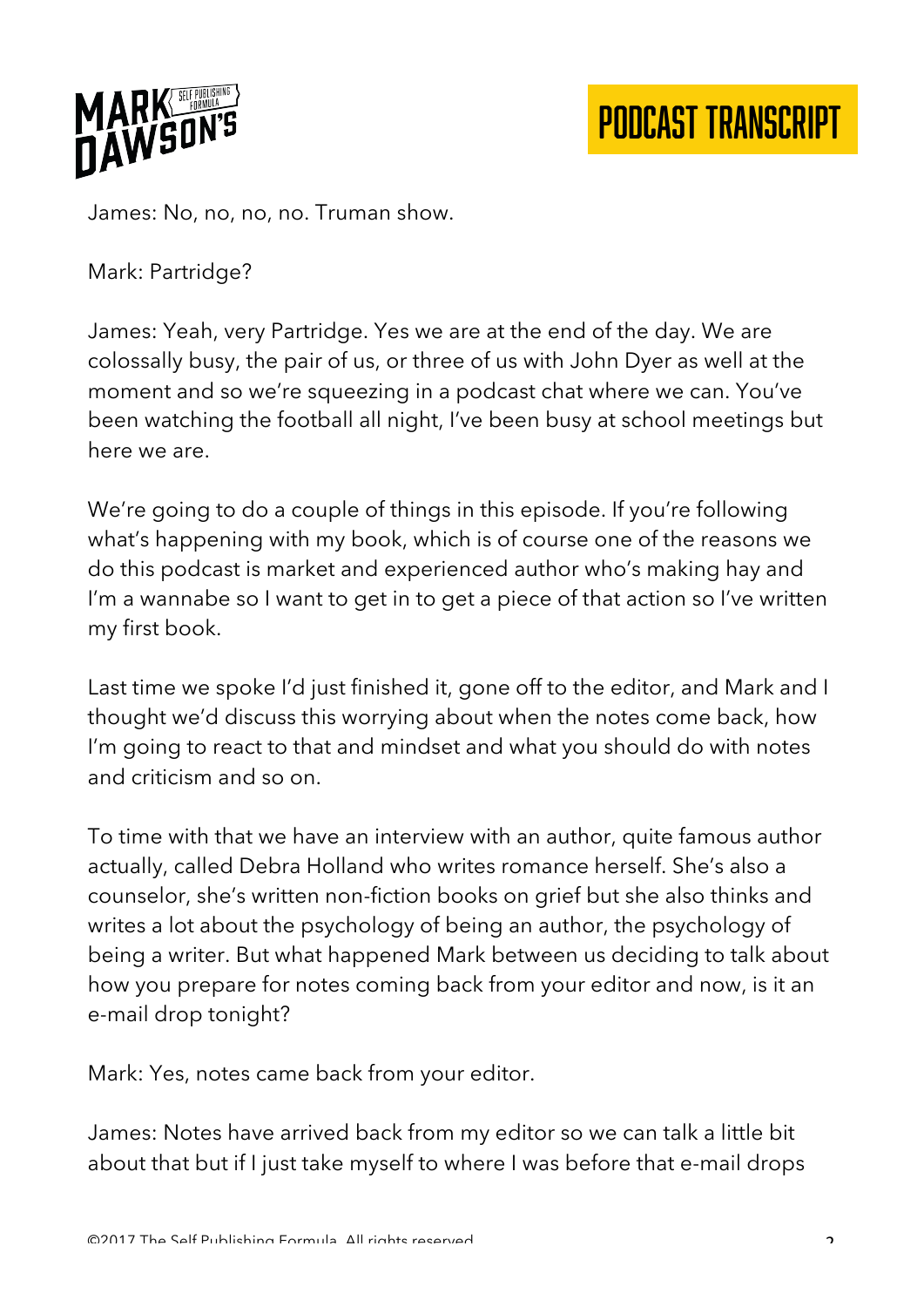



onto my iPhone earlier, and I think probably people obviously will be at different stages. I don't know. We don't survey our audience to that degree. I don't know how many people have sent books off to editors in the past, how many people are used to that process, but I think there's a 1 and a 0 here. There's people who've never been through this process before, never used a professional editor, and there are those who are, like yourself, where you're used to using them, and to the fact that you've scaled down just how much you use editors now, don't you?

My book's gone to a developmental editor to give me the broad, brush stroke changes that she believes are necessary to make the book. You probably don't do that stage anymore do you?

Mark: No because I'm really good. No, I don't. I'm confident enough in how the book is structured and the kind of things that a developmental editor will pick up that I usually go straight to copy editing.

Although, saying that, the books I publish through Thomas and Mercer come with a full editorial package that includes developmental, then copy, then proofing at the end. It's not that long ago. In fact, it was just last month that I had a developmental edit from the same editor that I recommended for you.

James: Okay, Jennie who's given me my notes.

Mark: That's right, yup.

James: I actually have another offer of an editor, somebody who can be quite brutal and I'm currently working out what the best process is. I think probably is to implement what Jennie's given me and then potentially get a second hearing from him as well.

Before I talk about Jennie's feedback to me, I've done a couple of things.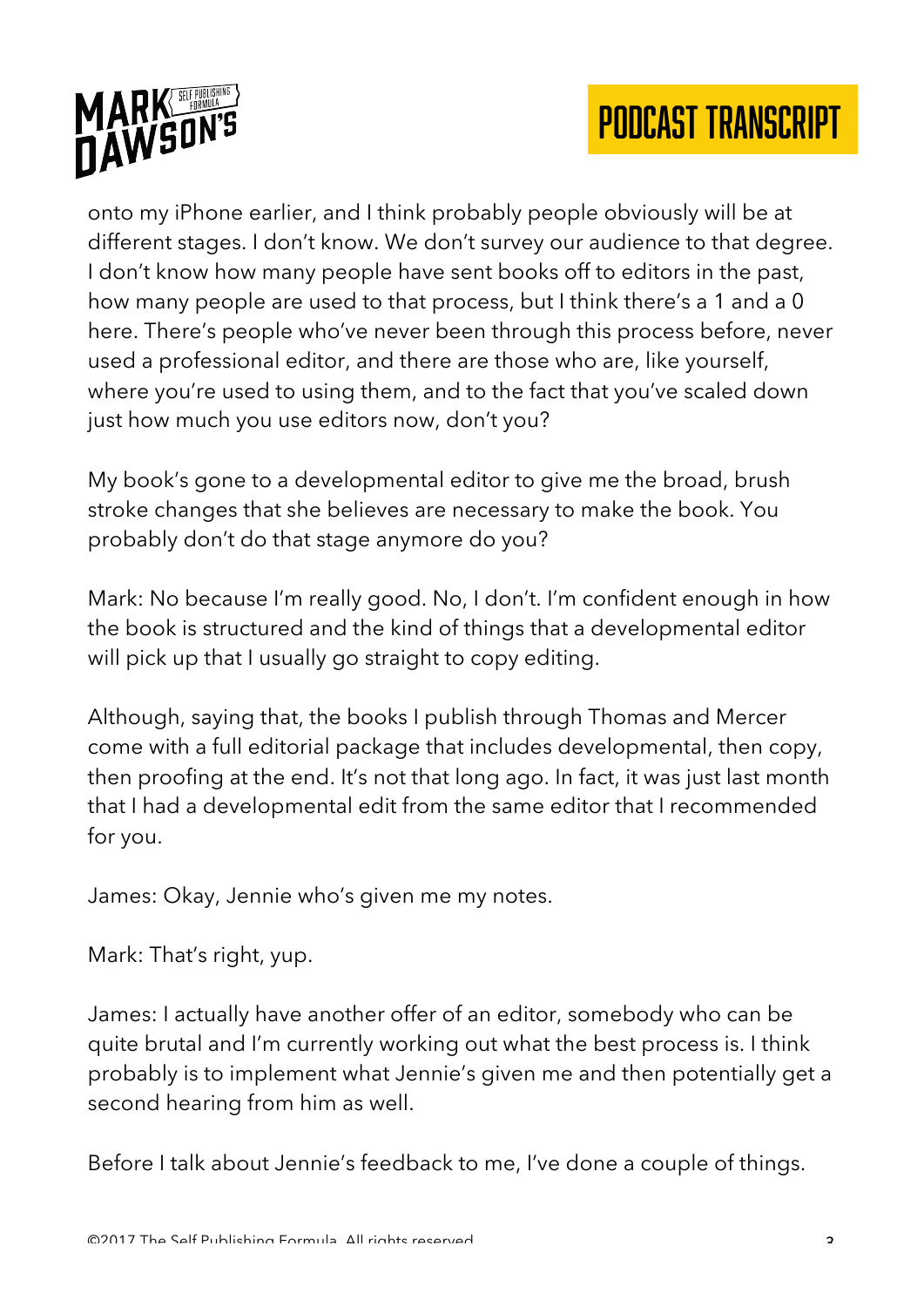

One is I've tried to, for the first time I've stepped back from my draft, which I was almost unable to do whilst I was writing it, which is silly really because you need to step back from it, you need to read it from a readers point of view and be objective about it but I didn't really push myself through that process or didn't find easy to do and I think that's just naivety and inexperience on my part.

The act of sending it off, the act of sending that e-mail and the days that followed I guess I stopped worrying about it, stopped thinking about it, and in that time started to really think of the things I thought weren't working with it.

I was mulling over, I'm using the Story Grid, which is Shawn Coyne's book as my main reference in terms of educating me about how to create a story. I know there are a lot of other texts out there but it's the one I'm reading and using.

One of the things he talks about is some absolute musts for the type of book that I'm writing is that your protagonist must have an external desire but also a subconscious one. The external one's the obvious one you set up, they got to stop the ticking bomb and save the world, whatever it is. The subconscious one is what they're really trying to do and even if by nature subconscious they're not aware of it. When I sent the book off I would have a rough idea of what my hero's subconscious desire was but three days after I sent it off I had a moment of absolute clarity and realized what his subconscious desire was. And it wasn't what I thought it was. So having clarified that in my mind, that informs the way that I would rewrite the book, not completely rewrite the book but the changes I would make.

For me, even before I got the notes back, I've been able to do something that I think you probably do all the time when you write now is to think about it from a reader's perspective and take that step back and think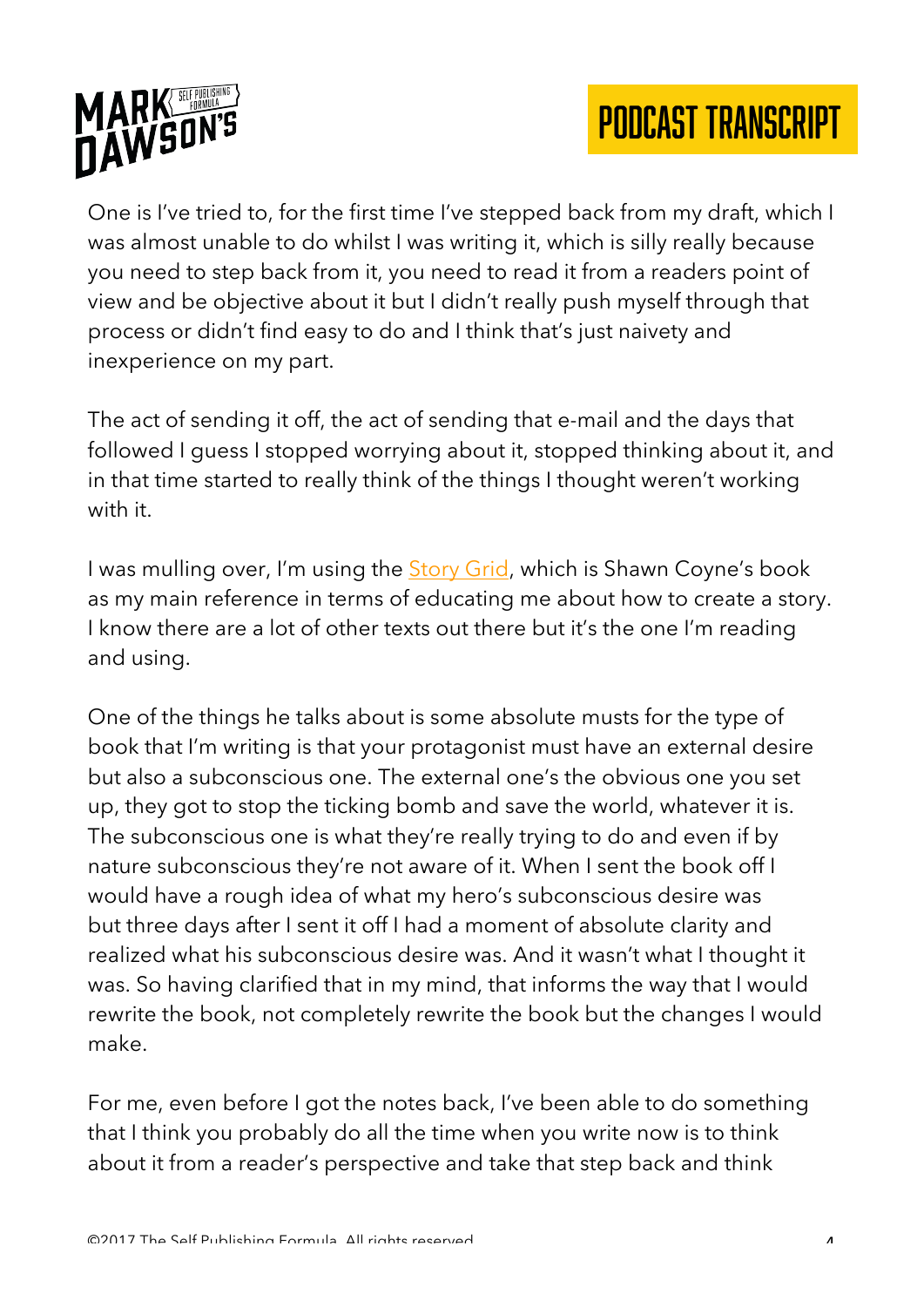

objectively that new writers, like me, don't know how that process works and don't know to do it.

Mark: Yeah, it's something that comes with experience. I've written more than 20 novels now so some of it is just something that's reflexive. I don't know the unconscious of it so those kinds of things just kind of happen. You could look at things, those kinds of motivations, as always very important. Other things as well, even things like how the text looks on the page. I think white space is very important and I've seen, I've read through the comments that Jennie sent you and some of those changes that she has suggested will reduce the amount of text on the page and will increase the white space.

If you look at someone like James Patterson, there's a reason why he's the best-selling author in the world, at least I think he is. If you look at how his paragraphs are structured, very often they'll be 1 sentence paragraphs, they're very quick, staccato, and it just ushers the reader through the pages very quickly and that makes those books unputdownable, which is something that I try to emulate as well.

James: Again, that's something that obviously comes with experience. One of the things that I've been doing, I'm sure lots of people listening to this podcast do, is you wonder how you're supposed to structure some basic aspects.

For instance, if you've got two scenes going on at the same time and you want to cut between them, how actually you use that white space and what that looks like or whether it's best put into a separate chapter. I keep opening other people's novels all the time and looking at the basics of how they do that. Not everyone does it the same of course, and some people deliberately set out to play with those conventions but I think from where I am, I'm not interested in subverting the conventions at this stage. I'm interested in trying to understand them and nail them.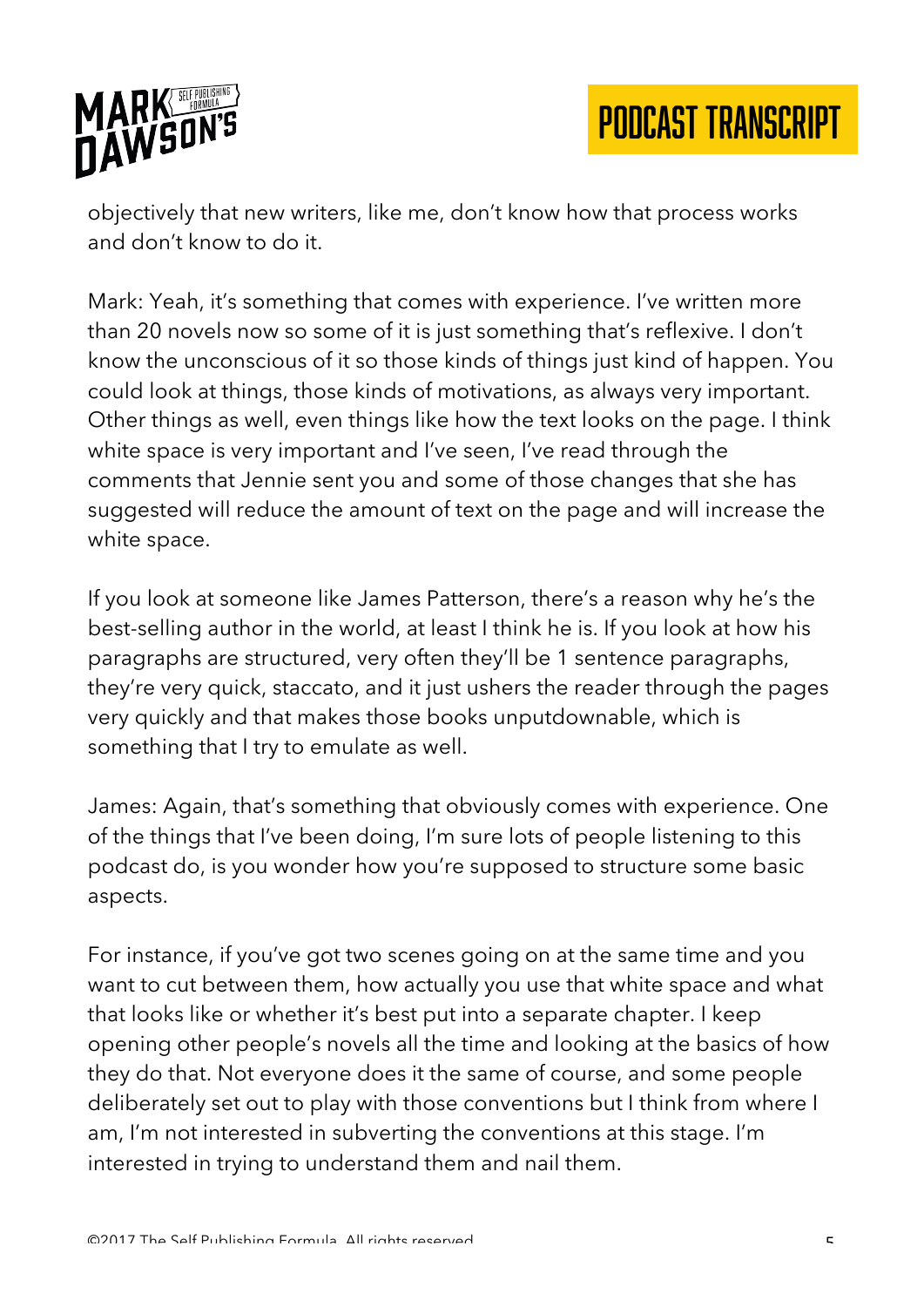



Let me take you back a bit then, you just mentioned you think a lot of this happened sort of subconsciously to you now. When you set out on a new book and you're writing at the moment, you don't have formed in your mind this is what the hero is going to want to physically do on the surface and this is below the surface what you think he's actually trying to do. You don't clarify that in your mind before you start the book?

Mark: No, not normally. I know with Milton for example, I'm writing a John Milton book at the moment. His subconscious is always seeking atonement for the things that he's done in the past. That is his motivation. He does realize that it's not a subconscious thing for him. He does realize that's what he needs to do.

That drives all of the books. It has done since the first one, and then in terms of the physical process through the book I'll have a start point and an end point mapped out usually and then I'll have scenes throughout the book that I now want to include and then as I'm writing those they'll propagate other ideas and other scenes will naturally follow them or proceed them.

I don't write chronologically, I write whatever the place, and often I'll write dialogue first. I might have a conversation between the two characters and just see where that goes within the structures of the plot, which can be reasonably sometimes but they'll usually be a direction they're heading for. That's a really good way just to jump in and out, just to our conversation and to see where that takes you.

James: You have a plot when you start that's effectively your starting point?

Mark: Usually. I usually have an idea. So for this one I wanted to, I mean no spoilers here, but I wanted Milton to be in prison in a country that he's not comfortable with. So it's set in the Philippines and he finds himself in an extremely dangerous prison in the south of the island.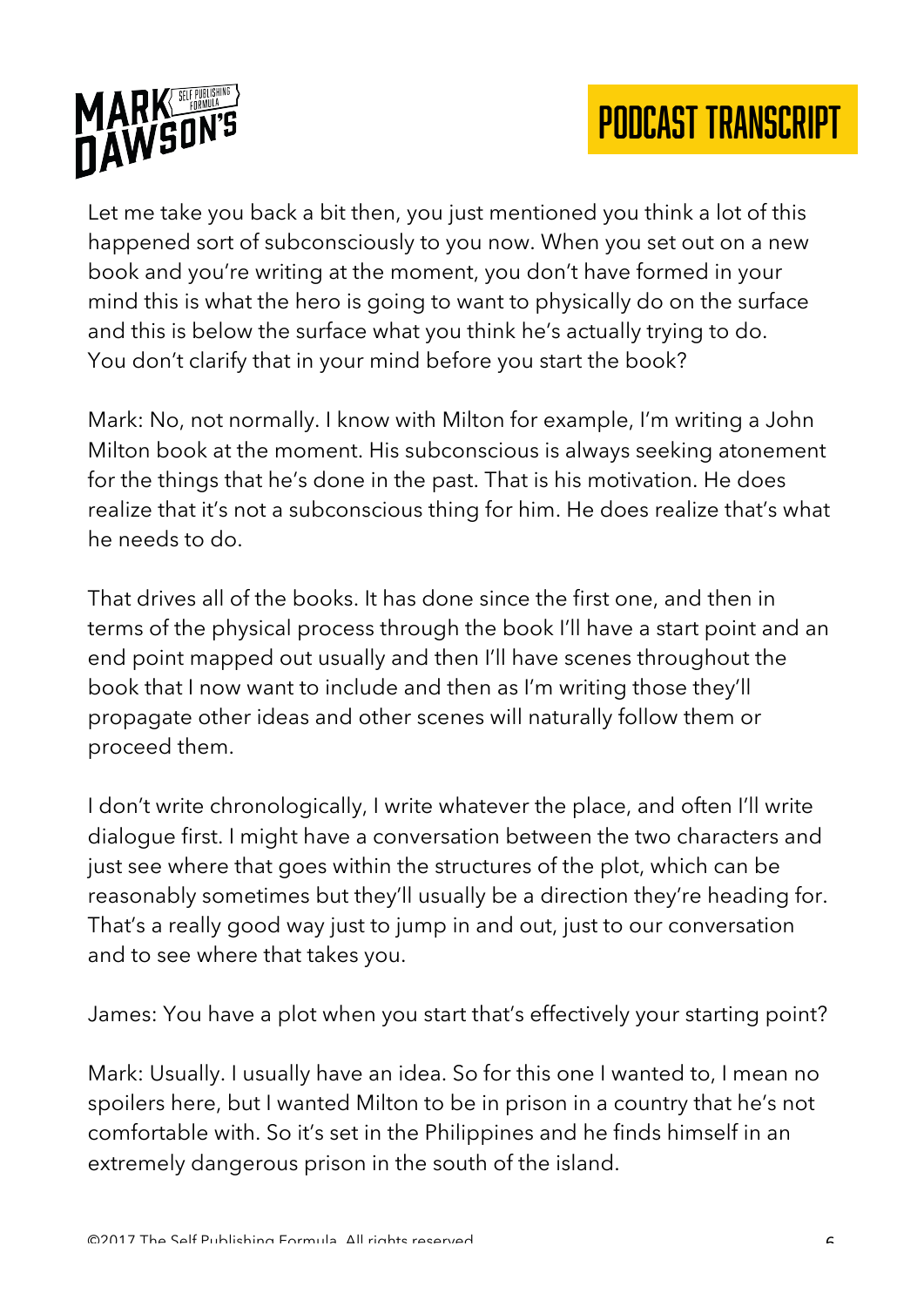



The book is called Black Out, that's the title at the moment, and the conceit is he's an alcoholic. He's suffered from alcoholic black outs in the past. He wakes up in a hotel with a dead body and he doesn't remember how he got there, who she is, and he's basically then he's arrested and goes to prison. The rest of the book is unraveling of what's happened and then an accounting is Milton addresses the things that have been done to him and to other people in the book.

James: Okay. You don't know what they are when you start writing. You're a classic mixture I suppose of a plotter and a pantser.

Mark: Probably more in the plotter. I'm kind of a pantsy plotter I suppose. I know pretty much. I know how he ended up there. I know the solution to the mystery. I know who's responsible for that, why they've done it. What I'm not sure about is how Milton will escape from the prison and then how he will free himself from suspicion and then get revenge. I'm not entirely sure how that will play out and I usually just kind of feel my way towards that as I'm writing.

James: Let's move back to mindset then for this stage that we go through to get the book improved and to the point where it might stand a chance of commercial success. We immediately are confronted by the problem of having something that you've put a lot of hours into, that you feel quite vulnerable about, being criticized and poked about and lauded over by somebody else who you're paying for their privilege of doing that. I mean I have to say, Jennie was very kind in her e-mail and in her initial notes these are the positives, these are the areas we need to work on.

I've done quite a lot of thinking about it. As I said I've been able to step back from the novel since I sent it off and actually I pretty much predicted what she was going to say. It was almost the best case scenario for me that I wanted her to be able to say to me, "Do you know what? I think you can probably write a good book. This is a start."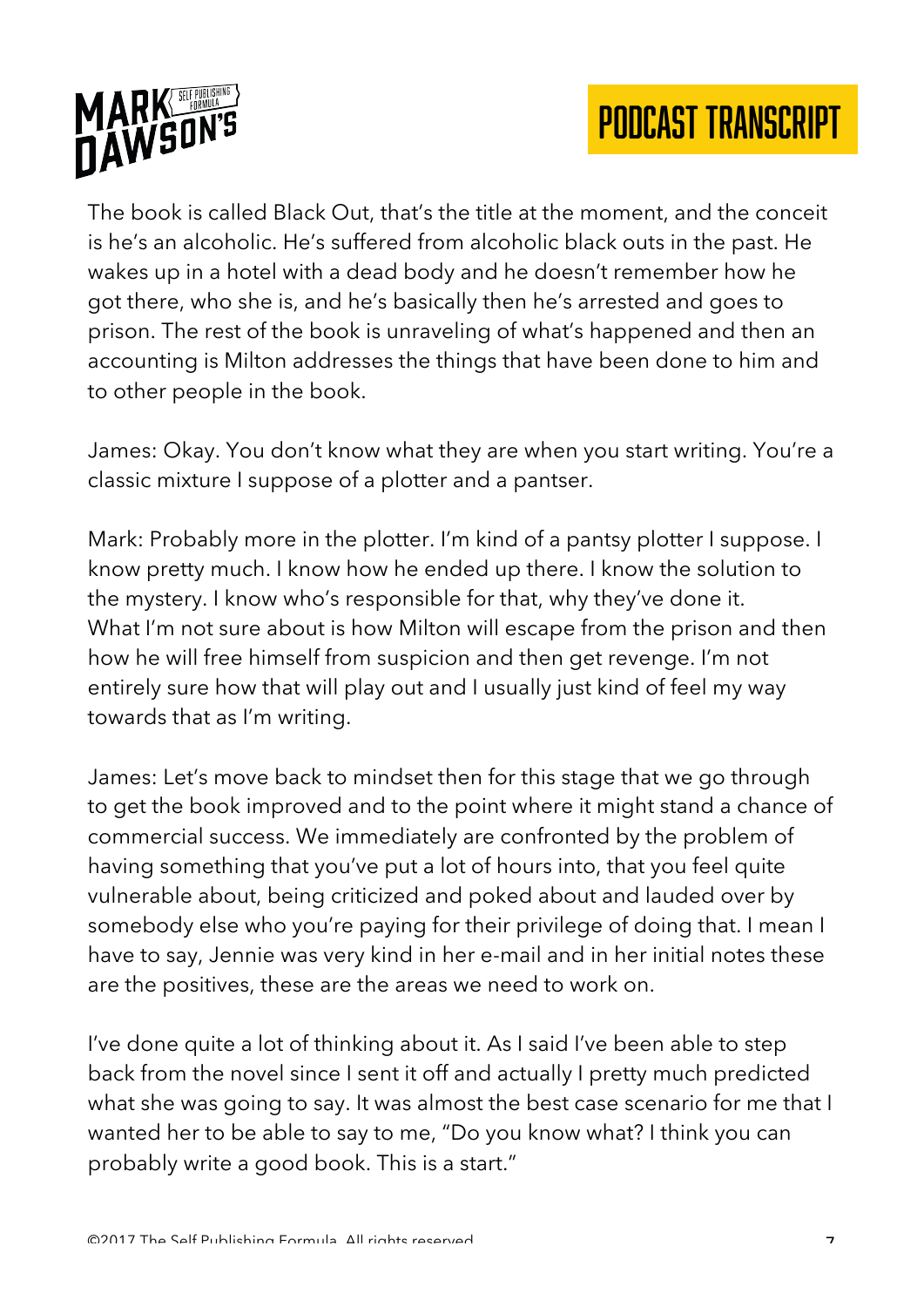

I wanted her to be able to see the potential for being able to get a good book out of it.

The worst case scenario is that you can read between the lines of what she's written back to you is, "Good luck with your pet project but this is not going to make it." That wasn't the tone I got from her.

In terms of the detail, I absolutely love it. I love the fact that she's tightening things up and she's got fantastic, clear description for me and I can't wait to implement it. I don't know if I've surprised myself by having that attitude or whether it's because you've been telling me, and other people on Facebook have been telling me to prepare myself and get into the correct mindset.

I think a couple years ago, I probably would have reacted differently. Now I'm thinking this is a commercial endeavor. I want this book to make money, I've got an ambition, I've got a financial ambition for maybe the end of next year to be in some kind of profit with a series of books and therefore this is a business and I follow this and I do it and that's not where I was a few years ago.

Mark: The way to look at it is Hemingway I think said this, and I won't complete the quote because we'll lose our family friendly rating but it's basically the first draft of anything is S-H, etc. etc.. That's absolutely true and I feel the same way about my stuff most of the time.

The way to look at the editorial process, and it's my favorite part by miles and miles, I love editing, is everything that you improve in the process is making your novel better. It could be something large like a character is taken out or is introduced and you tighten up the pacing. Even just small thins. I certainly don't recommend people fixate on this kind of stuff but sometimes changes to punctuation can speed a sentence.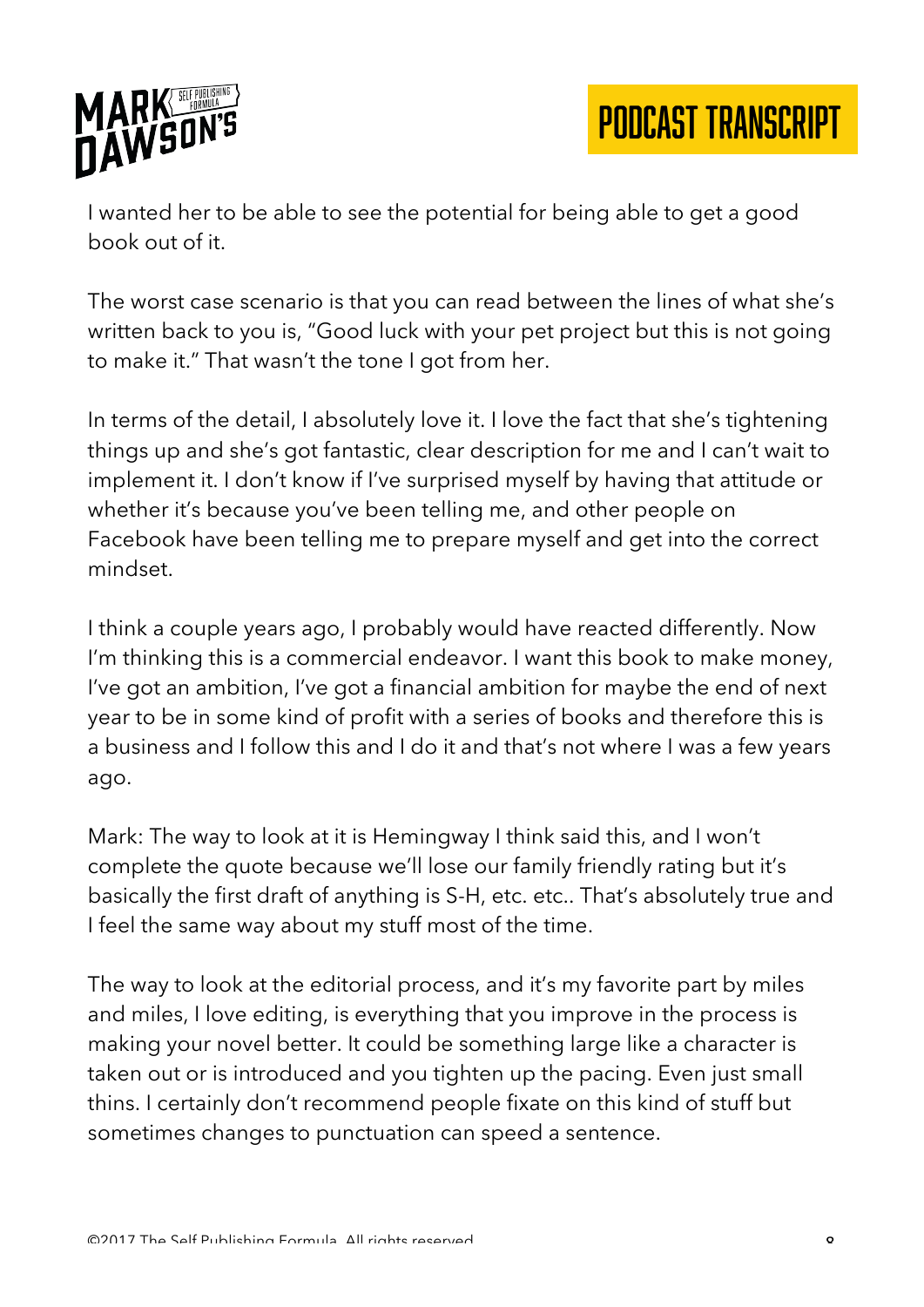

Just hitting return to have shorter paragraphs as I mentioned earlier. Every one of those changes is making your book better. The trick at this point that you have to understand, and you'll get help with this from your editor and from me if you ask me, is you've got to know when it becomes marginal gains.

If you do start fixating and moving paragraphs and punctuation around then you've probably got to the stage where you've squeezed about as much worthwhile improvement out of it as you can and although subsequent changes are making improvements, they're incremental at that stage and it's probably time to step back, accept that it's finished, and then move on to whatever's next.

James: Yeah. I think it was attributed to Francis Fort Coppola who said about the film editing process, that a film is never completed it's just an abandoned project at some point. That's probably the same about any kind of long form piece of work, is at some point you have to start working on it and release it.

I've got myself into that mindset which I think is good. I'm still under confident about my ability to implement everything that she's suggested. The thought of problems that she's talking about, like getting the characters into a 3-dimensional zone, making them more complex, stopping them being automatons to you to doing what you want them to do to make the story work.

I know that there's quite a lot in that central section of the book that I need to work on but I am really looking forward to getting stuck into it. There's a deadline, which will work perfectly for me and I'm excited about it because I'm a deadline person.

From your point of view, what are your tips to me on how to make best use of editing notes?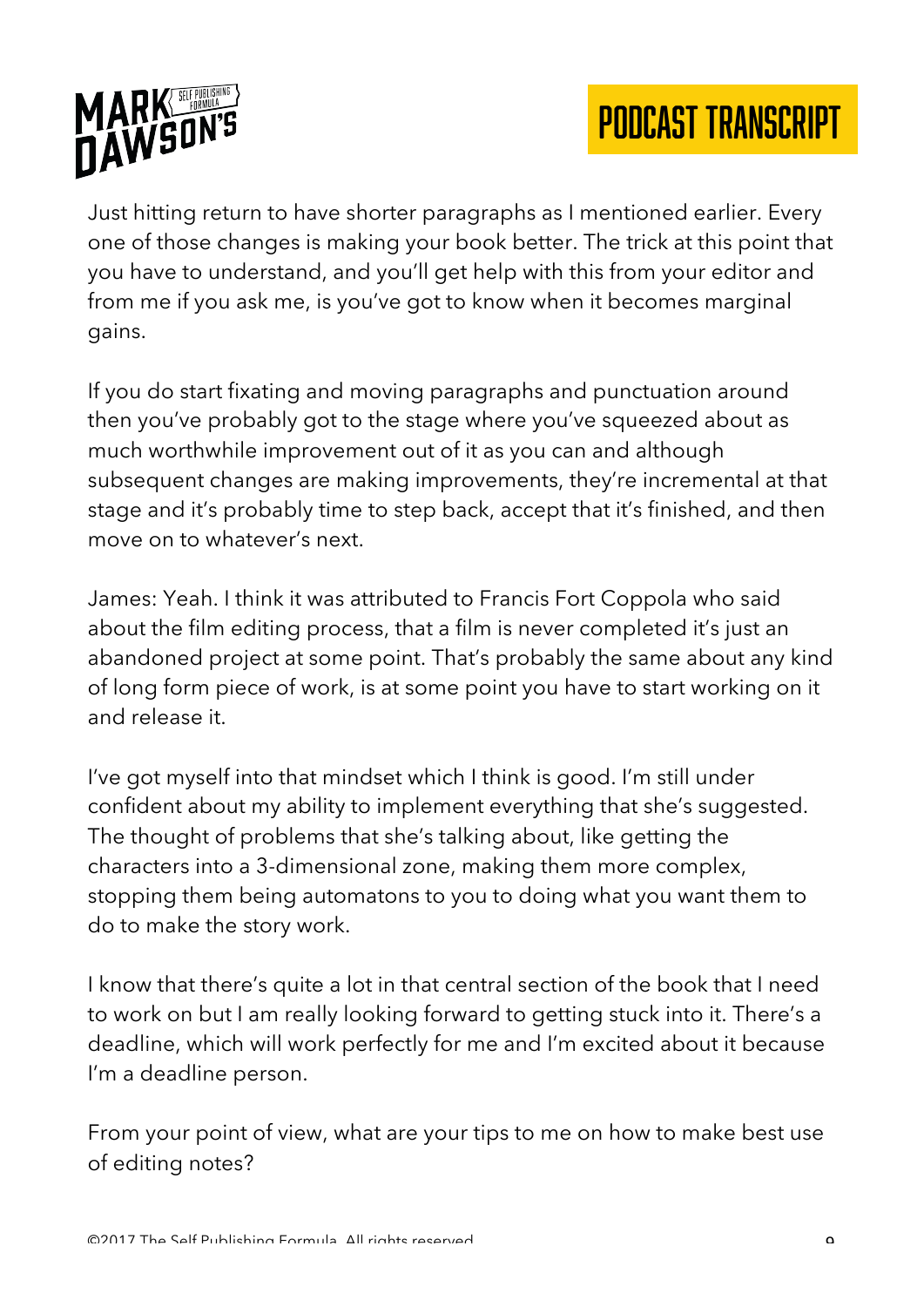

Mark: I would say go through them a couple of times, read them, maybe print them out. Take them somewhere else just sit down and muddle on them and then just start to dig into them. I would say probably still work in Scrivener.

I've read all the notes but if she's suggested significant structural changes than I would still work in Scrivener and then give Jennie a chat to compare between the two documents that you send her. Scrivener's power will be very useful if you need to make structural changes. Much more useful than using Word. I'd just say get the notes up on one screen, get the Scrivener file up on the other one and then just get into it. It's fun. It depends on who much has got to be done but it's an exciting process now.

You know as I said, every change you're making is taking something which is pretty good for a starting effort and improving it all the time. Hopefully by the end of it it'll be something that you can be proud of. Well, you should be proud anyway; you've written a novel. That's something very impressive. What you want now is to make it as good as you can and then move on to the next one. At the end of the day, the first book is probably not going to be very good. My first book's terrible. There's glimmers of promise but it's pretty much awful, but it's 90,000 published words in the bank and the next 90,000 were better and then the next 90,000 were better, to the stage now where I'm confident that I'm a pretty good writer. People seem to enjoy reading my stuff and that kind of confidence gives you a lot of freedom and flexibility as you move forward with new projects.

James: Did I hear this correct, there's a difference between a developmental editor and a structural editor or are they the same thing?

Mark: Very similar. Very similar. I mean you basically look at, they're not looking at sentences, they're looking at bigger flow and characterization and pacing and those kinds of more structural facets of a novel. The copy editor will get down into sentences that can be tightened, will pick up errors, and then when we get down to the proofreading, that's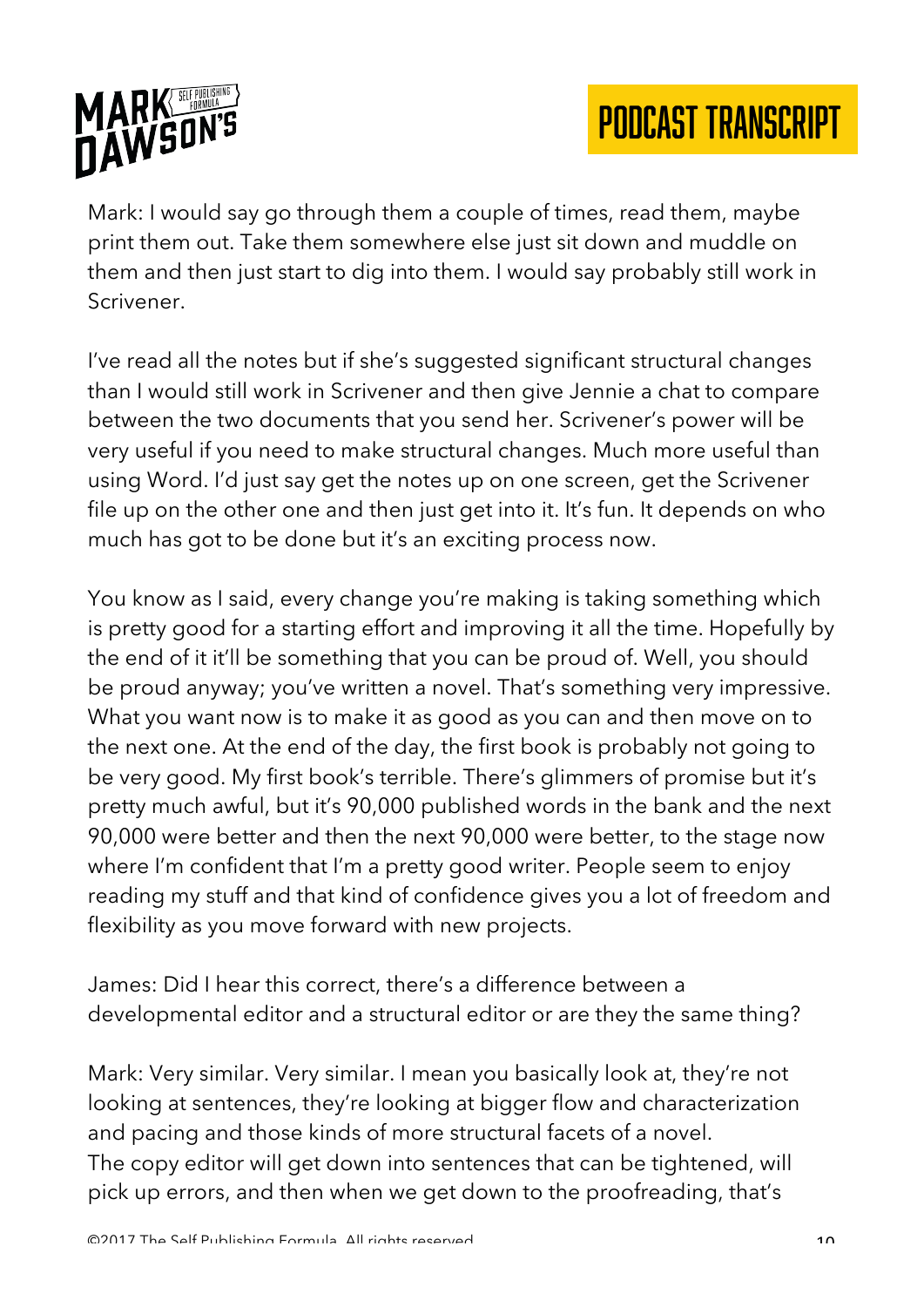

when they'll go over it one final time to make sure that your grammar's correct, that you don't have typos and all that kind of stuff.

One of the things I did notice, and I think you knew this, was something that you're going to suffer from is that you're missing a lot of words out of sentences.

James: Jennie, my editor's offered me a phone conversation to go through things, which I'm definitely taking her up on.

Mark: Yeah.

James: Probably on Thursday and she's referred to us, we'll discuss this on the phone and a few places in the notes. At some point I need to apologize to her because it was, in the normal run of events it wasn't fit to be sent to an editor just because it needed a proper read through. In fact, I printed it out after I sent it, started going through it with a red pen. I think on every page I found between 2 and 6 errors that needed correcting, but we have a deadline at the moment. You pushed me a lot in the last minute and that's how it is, so it'll be a lot better next time it goes.

I also think the fact that I had been thinking about it for 3 days almost felt like should I stop Jennie where she is and do a structural, a rewrite and then give it back to her? But natural fact this is the best way for me to find my way structurally is alongside her now. She's an expert, I'm paying her, and this is a learning experience for me. Hopefully an already positive one. Obviously, I've given myself another back breaking few weeks but that's how I thrive, right?

Mark: Yup. It's busy. I know it's hard work but it's sometimes, it's a bit cliché, but you apply pressure to coal and diamonds can appear sometimes. There you go. The moment you're in love with coal, James. I see potential.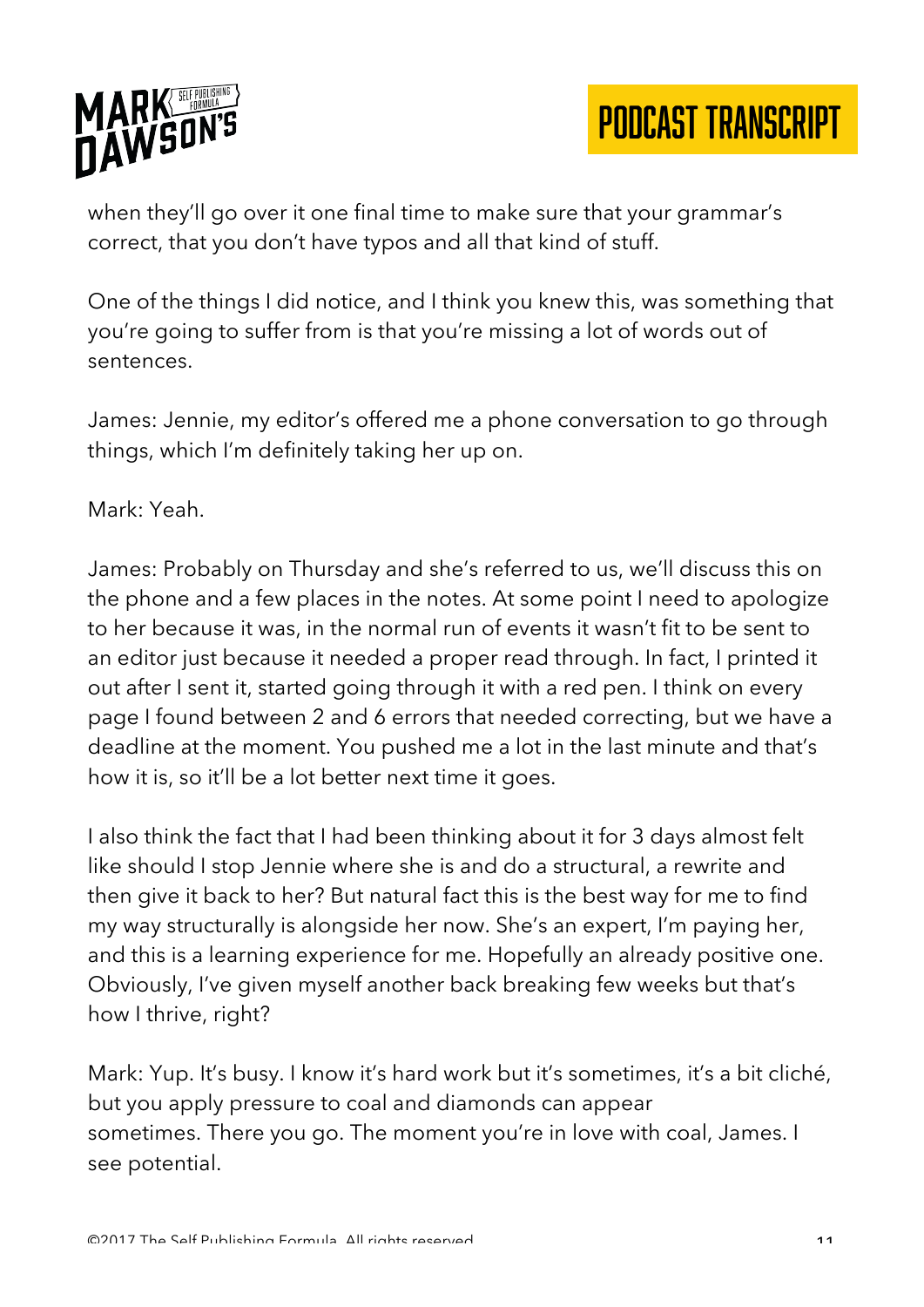

James: I've got you on tape saying that. If you're interested in this process, if you're in the same place as me and you're interested how the editing process is going to work on a particular novel, in this case mine, I am in the process of blogging it in detail.

I've already done one which describes where the book came from, how I got to where I am now and a bit more about the writing process ramming up to the why to get it into edit. Then a bit about, number 3 will be about preparing mindset for the notes.

What I'm going to do with this, and I haven't actually got to it yet, but it will be done in the next couple of weeks, is there will be this manuscript, which will be available, including Jennie's notes. I've got a slight problem because I need to work out how to remove her surname from it. Her surname will be released at some point she said, but at the moment she's swamped with work so she just wants to be known as Jennie. I think that is quite, I mean obviously I think a reasonably brave thing of me to do, to put out a substandard early draft but I think for people who want to read the book, forget it, leave it and you can read it next year.

However, if you're interested in learning. If you're writing a novel now and you wonder what's going to happen at the end of it and what you should be thinking about now, I think this will be a really useful exercise. I don't know how many people have done this before, to publish the early drafts with the notes to see how it progresses into the final thing. I'm going to go ahead and do that and when it's set up I'll give you the details. If you want to read the first entry of the blog, if you go to our website, selfpublishingformula.com, you will see under blogs that James little blog is there. Can't work out exactly what we're going to call it because we're actually recording this on the day that works being done but it'll be there for you to have a look at.

Did you react badly the first time someone told you that something you'd written needed to be changed?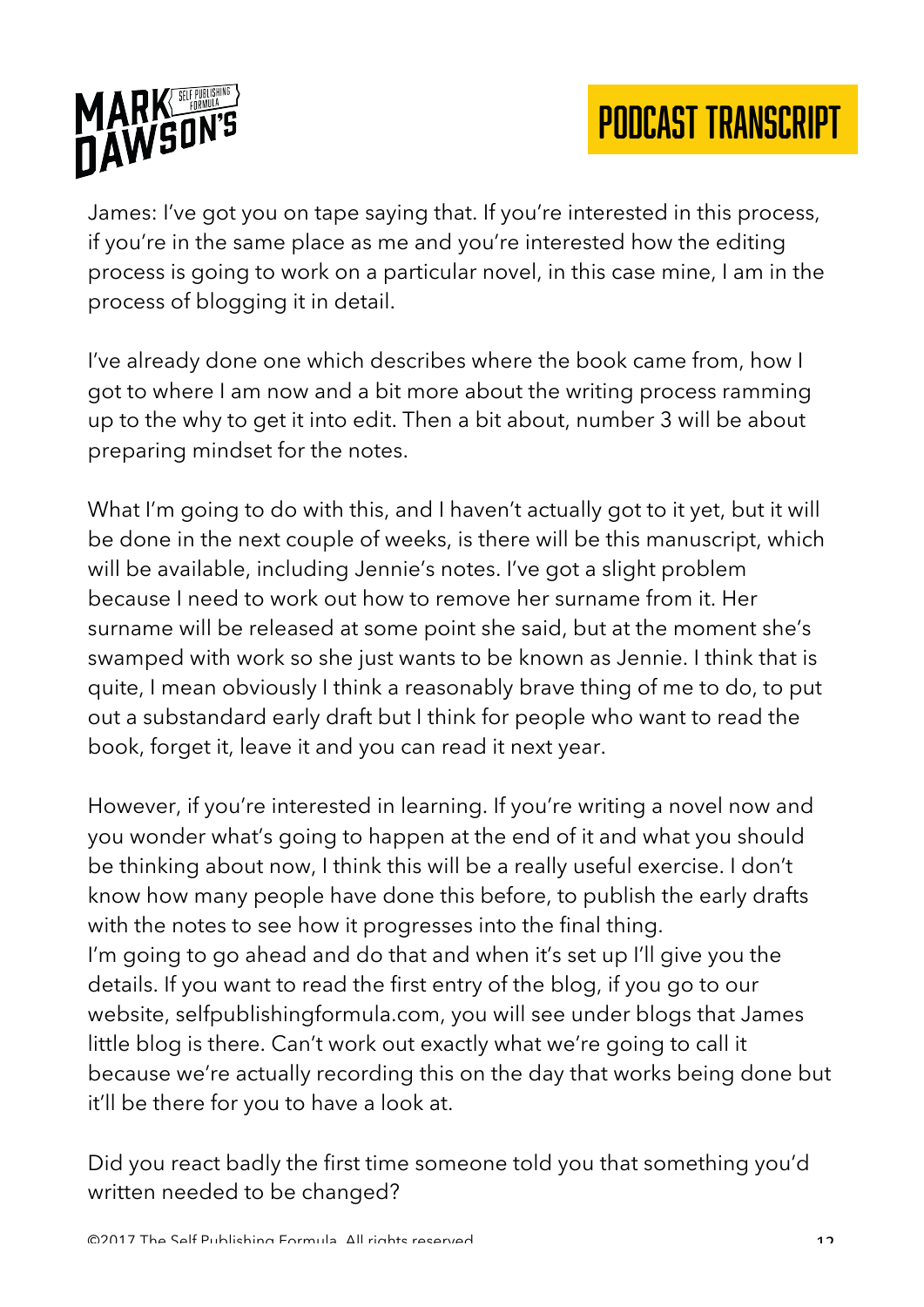

Mark: It's hard to remember. It's so long ago now. I mean it was 2000 when my first one was published so that was traditionally published. The full editorial process was included.

I don't think I did forget but I think I was excited like you are because I know that, it's almost legitimizing when you start to work with professionals as a first time writer. The only praise you might have had is from close friends and family, which you can basically discount because in your mind you will think, "Yeah, they're bound to say that because they're my wife or they're my husband," or whatever the relationship between you and the reviewer is.

But when you start to get input from people you have a commercial relationship with, not an emotional one, that it's an exciting moment because you will naturally take their criticism, either positive or negative, you'll take onboard more easily than you would from somebody else. I remember at the time I was getting praise from people who had read my stuff but I think one of them was my fiance at the time. I kind of ignored that. Friends as well said it was good but I didn't really believe it.

It was only when an agent got involved and then an editor. It was like okay so perhaps I can write a bit. That's encouraging. I remember it being very very good for motivation so I went into kind of a super manic, almost blatching, made a word up there by the way. An almost blatching, splurge of creativity. Just basically wrote another book in 3 months, which actually now come to think of it, I do that all the time now.

At the time I actually made myself sick from working too hard, but it was just driven by the fact that I was working with professional people who I took more seriously because they were professional rather than friends or acquaintances.

James: Okay. Let's move on to the thicker skin that you need to grow, even thicker than receiving notes from a paid professional, and that is the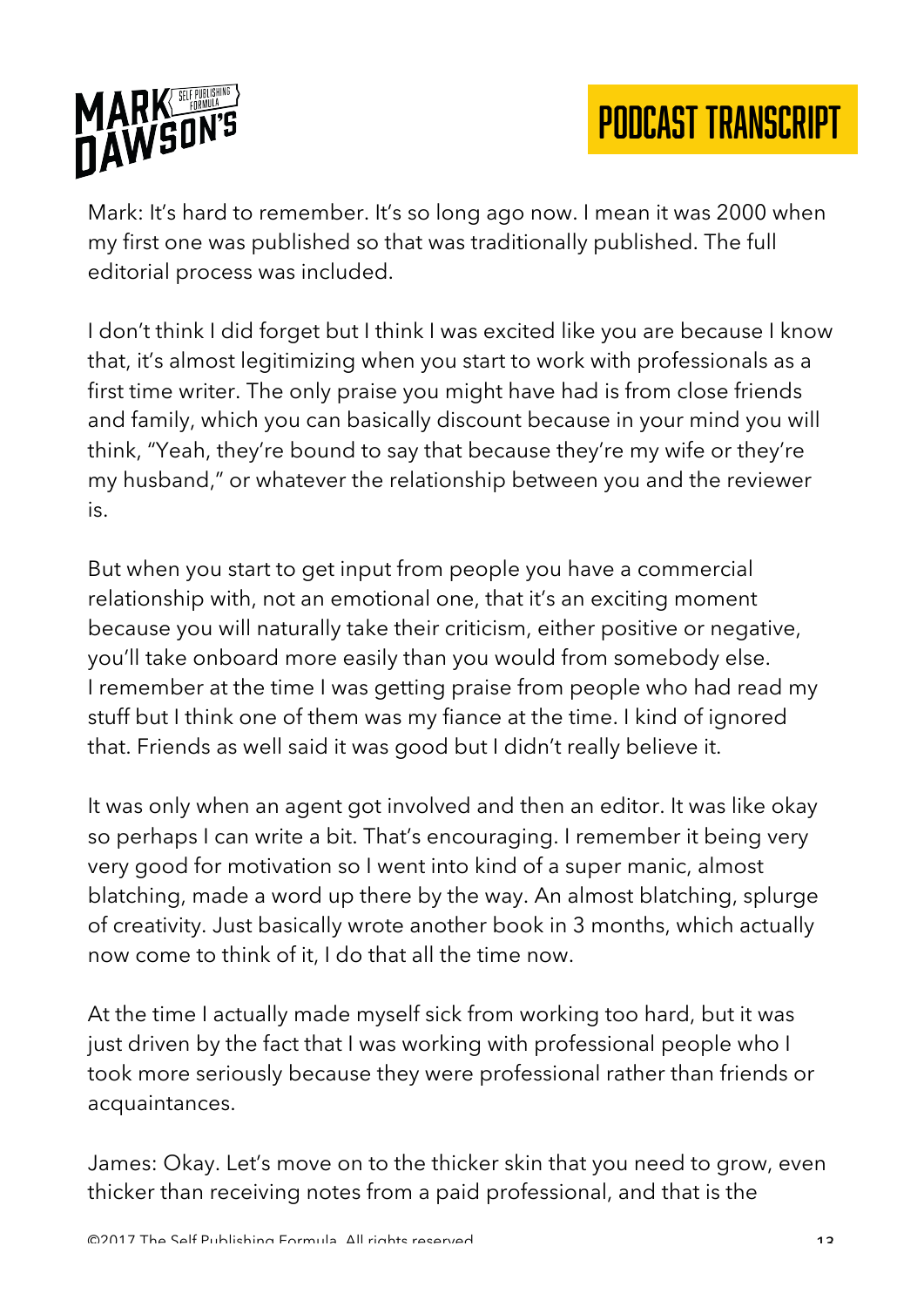

random comments of people who bought your book, for whatever reason reacted badly and then leave a review, negative review. How did you deal with them as you set out in your career and how do you deal with that now?

Mark: It used to bother me massively. I used to refresh my author page obsessively. Almost as much as I refreshed my sales page. A review would come in and a good one would make me euphoric and a bad one would put me in a funk for hours afterwords and I'd take it very very personally. These days I don't check very often. I'm not bothered by, I mean it's always wonderful to get good reviews and thankfully I get more good review than I do bad ones by quite a way but I still get bad reviews all the time. I still get 1 star reviews.

The ones that bother you the most are the 1 star ones but their actually taking the time to write 4 or 5 paragraphs about what was wrong with the book. It bugs me a bit but not really that much. I've had I don't know how many reviews now, probably 10,000 over the course over all of my books and you just have to take the rough with the smooth.

Bad reviews you can learn a lot from them. A case in point. When I started writing I'd given Milton a gun that wasn't accurately described or he used it in a way that you couldn't use it, or even worse there's a safety on a gun that doesn't have a safety.

If you look back at the early reviews for the Cleaner and Saint Death, you'll see reviews from gun aficionado's in the States especially just basically laying into me for being an uneducated palm, and not knowing that the stuff that I was professing to know. It's a completely legitimate criticism because I'm selling myself as a writer of books involving guns and gun play and action and all this kind of stuff. I was getting a fairly fundamental part wrong so if they can't trust me on that, they can't trust me on anything. That's something I don't have a problem with now because I've got people who I refer to for help when I'm not sure about something. I wouldn't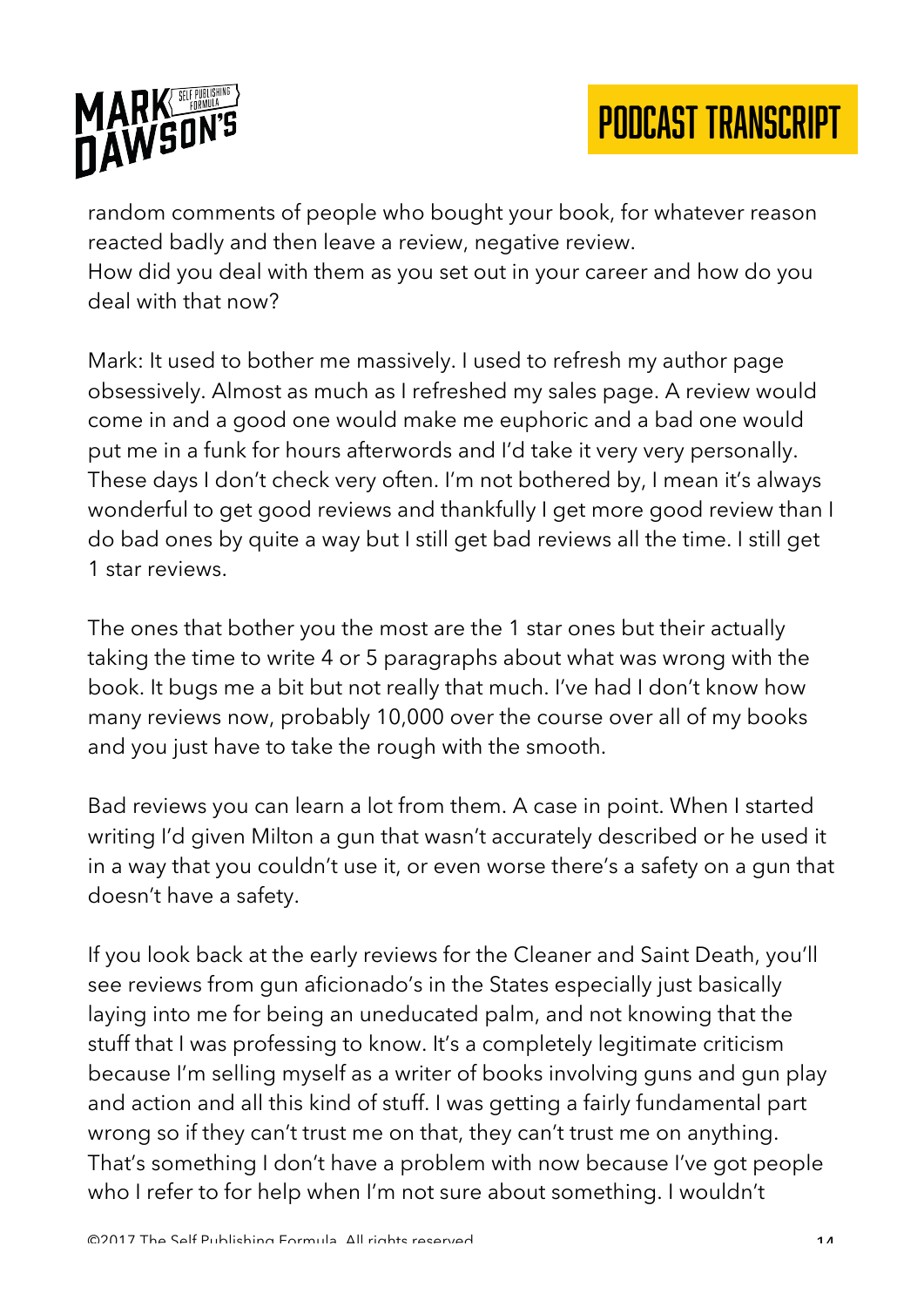

necessarily have realized that I was making those kinds of errors without those 1 stars. You can find good, useful information from reviews that at first blush might make you want to stop and never write again.

James: There are two different ways of reacting.

One is to be annoyed or upset by it to the point where you would avoid reading it and the second is just to embrace it. Is there anything of value you can extract out of it and if there isn't, ignore it, and if there is. You're very good at that I think anyway. We've had in our business lives, we get occasionally challenged by something that appears very snotty and rude and you're the one out of the 3 of us that takes, maybe the lawyer approach. The very calm kind of yeah they've got a point, we need to change, and John and I are saying let's take these people to the cleaners. I think that's a good thing. That's a very positive thing.

I'm not sure everybody has it built in and it can be distressing, I think, for authors and it can end careers for some authors.

They just never really get used to that criticism, they feel vulnerable and assaulted by people who are rude about their work.

Mark: You don't have to go back too far to remember. I mean Steve Fry is a good example. People may or may not remember this but he was in a play called Cell Mates in the west end of London, probably 10 or maybe even 15 years ago. He got very bad reviews on his opening night and he basically did a runner and he ended up in Belgium.

Obviously there are other reasons why, I think he's bipolar, didn't help when it came to that, but I think one of the reasons he said he felt that way was because he felt personally assaulted by this litany of bad reviews. It's not unusual.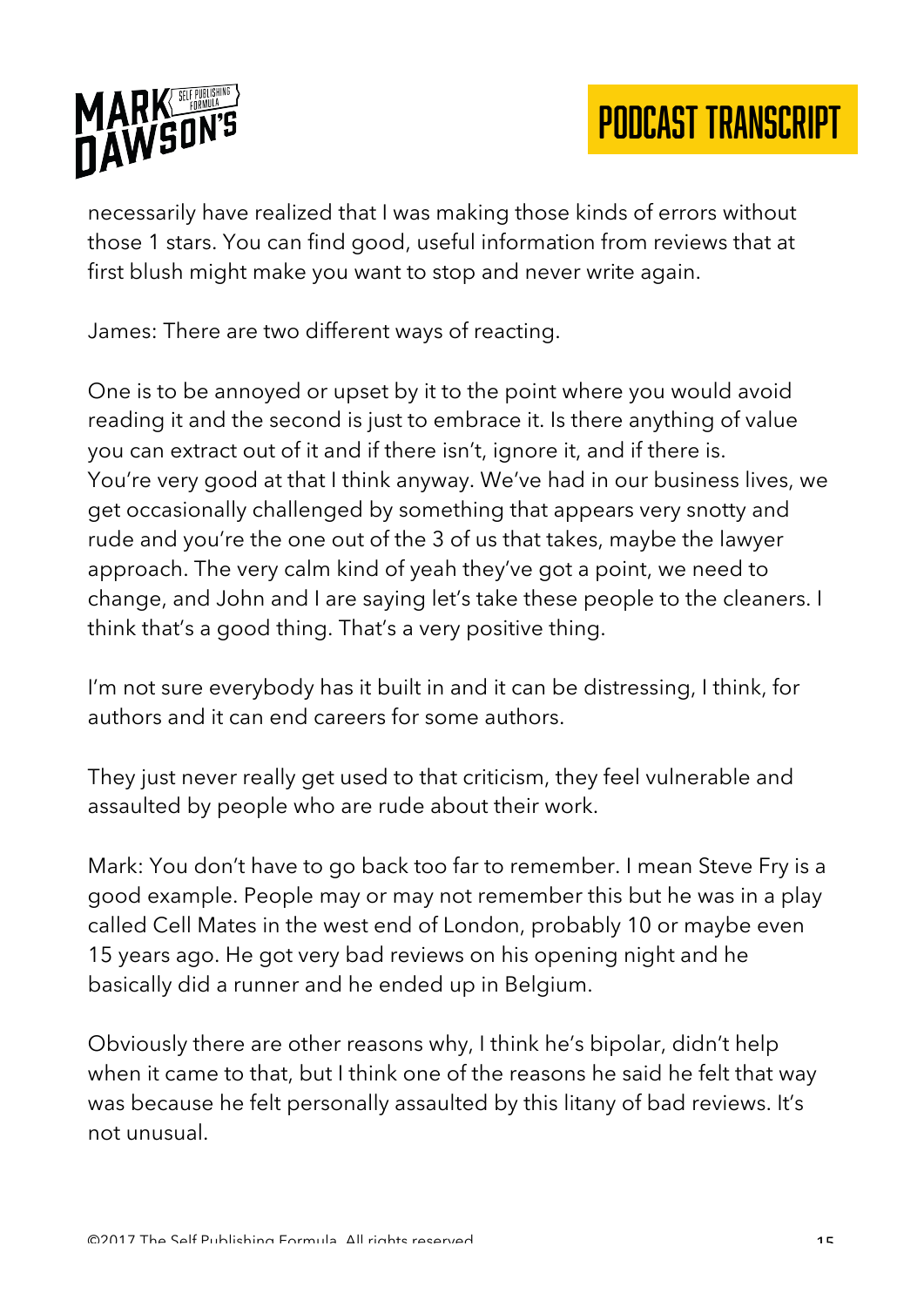

I've seen dozens of authors lose their rag over that kind of thing, but you just have to get over it. It isn't personal. Those people probably, almost certainly, 99.9% of the time don't know who you are. They wouldn't know who you were if you walked down the street. You can't take it to heart, you just have to take it on the chin, get anything useful out of it if you can and then just forget about it and move on.

James: Great. Okay.

Let's hear from a professional on these matters, Debra Holland.

Debra: I'm Doctor Debra Holland and I am a psychotherapist and I'm also an author. I have some nonfiction books. One is the Essential Guide to Grief and Grieving and I also write fiction. I'm most well known for my sweet historical western romances, The Montana Sky series.

James: Debra let's start with the mixture of you being an expert in psychotherapy, a doctor of psychotherapy, and also an author. That's given you an insight into perhaps the mind of the author and some of the stress and the strains that go along with writing.

Debra: Right. It's often a very isolated career where in our cave, wherever that may be, writing, and we might not have a lot of contact with the public, which we might be very comfortable with. Many authors are introverts and that's fine until you have to go to a conference or be speaking or a book signing or something like that.

I think one of the big stresses is that very creative people and that creative part of us is also, can be sensitive. When we put all this time and effort into birthing our creation, our child so to speak, goes out into the world and then it is criticized and judged and that's very hard for us to have that kind of thick skin to let people go okay, you're baby has these and these and these problems or I don't like it. That's one of the unique stresses. I think the other one is just the uncertainties of the financial situation. We don't have the regular paycheck that comes every week or every 2 weeks or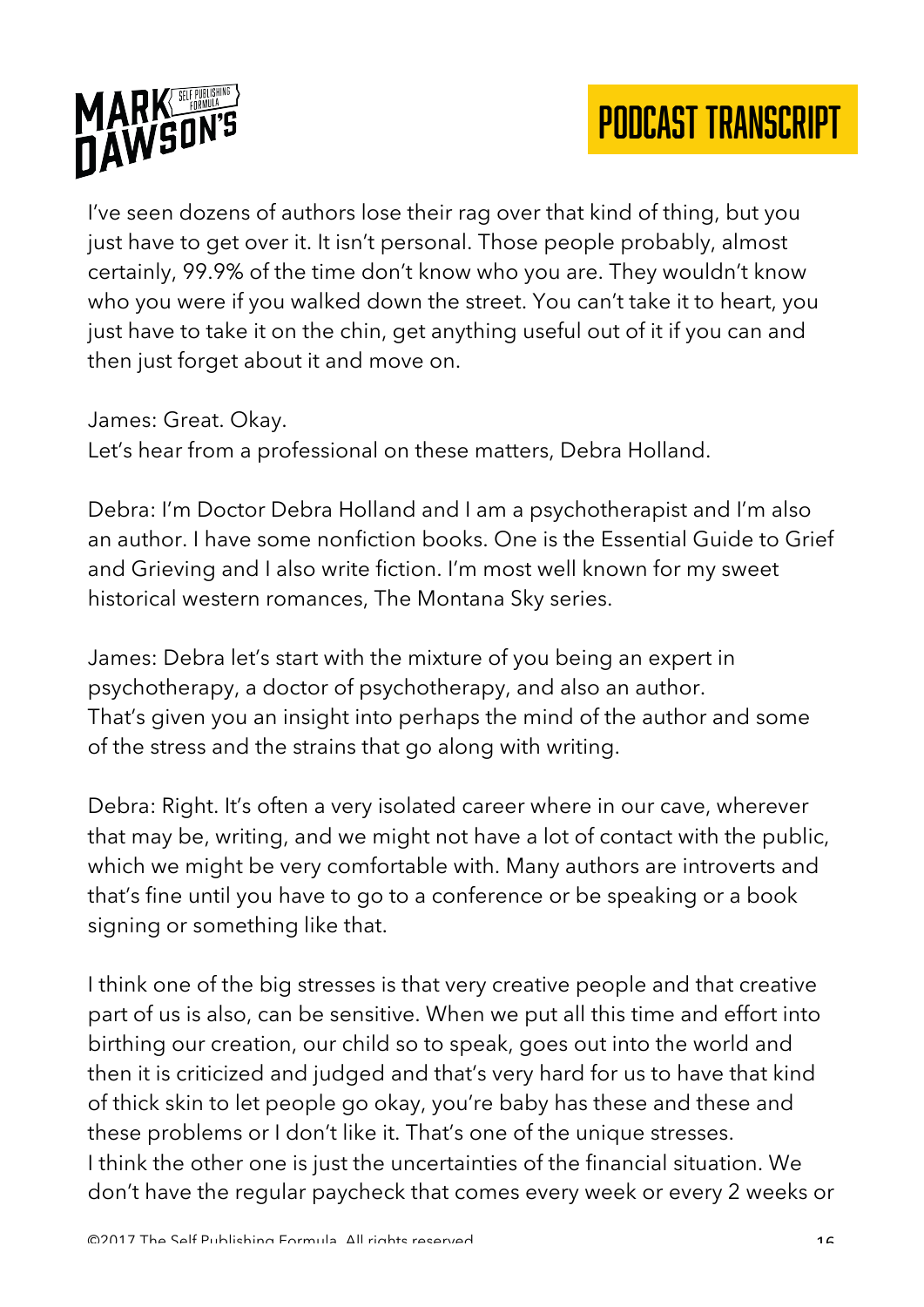

every month. Royalties can be up and down. If you're traditionally published maybe you only get paid a few times a year and you don't know what that payment is going to be so how can you live this day to day life? How can you project when it's going to be a good year or when it's going to be a bad year. Financial stress is one of the biggest stresses that we have.

James: Those are really interesting areas. Let's break them down a little bit and talk first of all about the creative aspect, the courage it takes to create something, put it out there. You're going to be scared about what people think and most of us are probably under confident about ourselves and our writing and probably think is it horrible? I don't know, still waiting to hear, but it's a bit like anything. Cooking a meal for people and you sit down and you're a little bit sensitive. If somebody says oh I don't know …

Debra: Especially if you put your heart into that.

James: Yeah, your kids make some offhand comment about it and you snap at them and that's the same thing in a way because you put yourself out there a little bit and you're sensitive.

What's your advice? How do we grow that thick skin or should we just allow the sensitivity to work?

Debra: I think it's both. It's a little different when it's your kids because it's not necessarily public. When we put a book out there, the reviews are public. Everybody can see that.

It can be public humiliation and I think that we're not going to necessarily become less sensitive. People who are sensitive, that's just who they are. What they can do is to learn not to take things personally. It's not so much as growing a thicker skin as it is in letting everybody have their own experience of your work and hopefully you'll have the positive reviews as well as the negative ones and that you focus on the positive.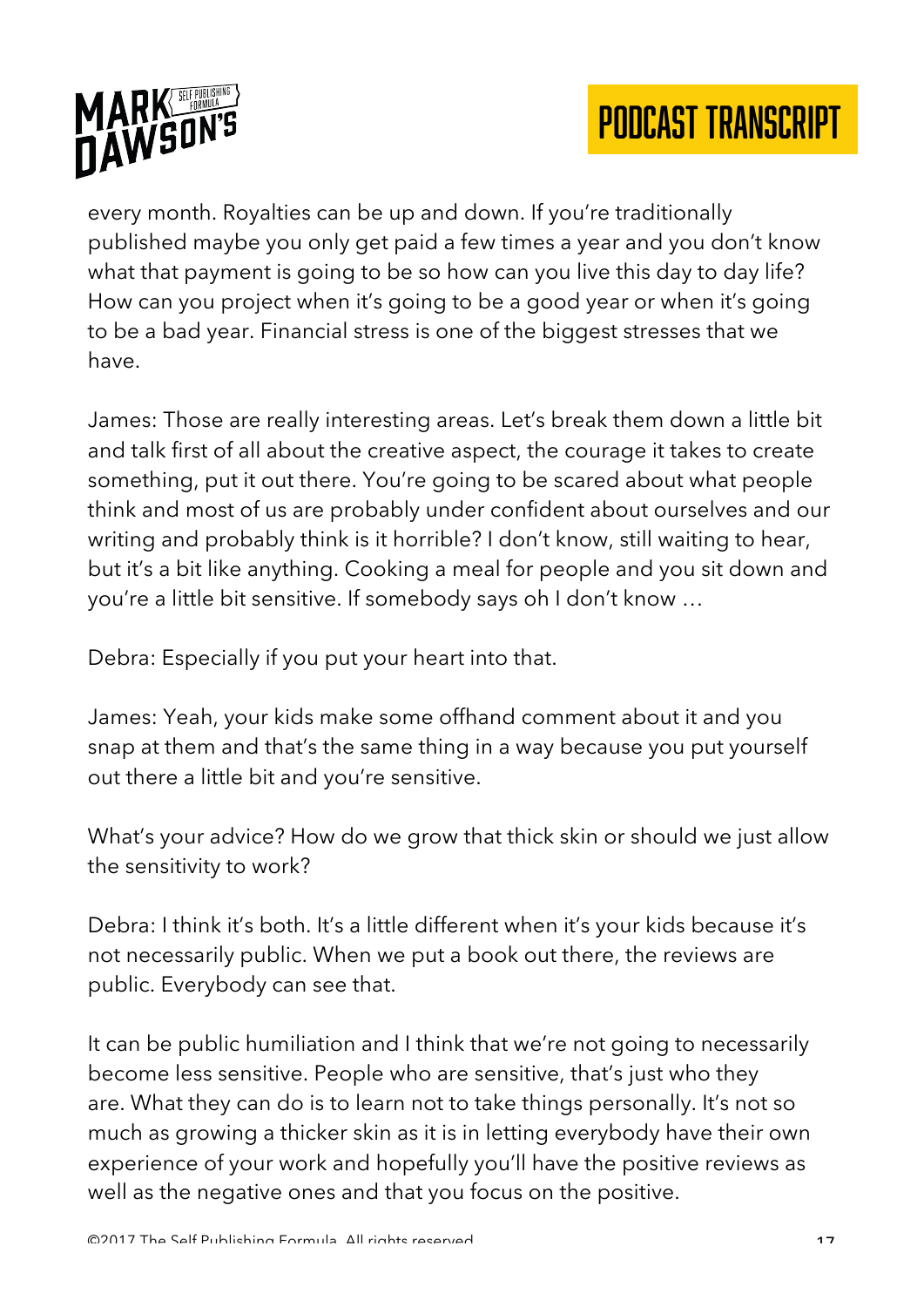

We tend to focus on the negative. That one person who gave us that low review.

James: Every author seems to do that. I see people who will circulate a negative comment.

They've had 50 positive comments on that book but they'll circulate the one negative comment to say look what someone said.

Debra: Right. It's either don't look at your reviews at all which a lot of people, authors will do. I personally look at my reviews. I think it does give you good feedback. I think you'll find what your readers like and maybe what some of the weaknesses are of your books. If your readers tend to sort of tell things.

For my readers they like the time and the place. It's historical Montana and so my readers say she gives me a sense of, I see the scenery, I see the details, and I get review after review so I need to make sure that I continue to do that because that's what my readers want. If I have a reader that's saying oh you've got too much of this, maybe I need to step back and say do I? Maybe they're right, maybe they're not.

James: You mustn't take every comment to heart, but it can give you some feedback.

Debra: If you have a few that are saying the same thing, then I think it's fine to step back. Again, you're not beating yourself up, you're just saying is there some truth in this that I need to look at? Is there a way, because no writers going to be absolutely perfect, and it's always a learning experience. We should, as authors, continue to grow, continue to learn our craft.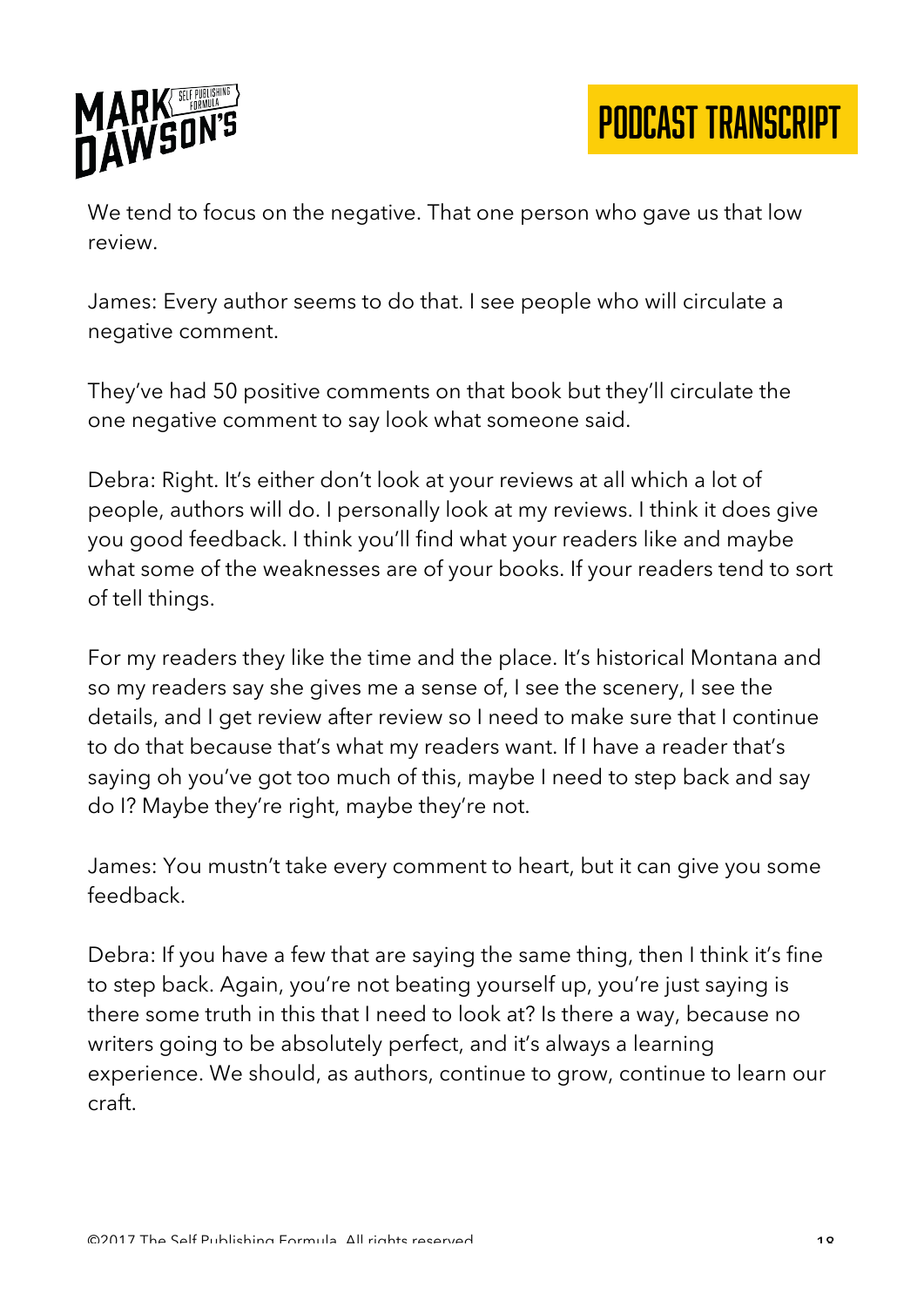

James: There's no firm advice there in terms of do read the reviews or don't read the reviews. You're saying it is up to you and what's going to work for you.

Debra: Right, and you need to see. If you read reviews and it totally throws you off your game and you're upset for days and you're maybe beating yourself up or crawling under a rock or something then you have to not read your reviews.

If you can step back, and I think that is, for me I noticed it was a process. Those first negative reviews definitely were harder for me than they are now. Now I sort of look at it and shrug and go oh whatever, but I also have so many reviews that I think a review is going to be lost. The positive ones are going to way outweigh it so I can just sort of shrug my shoulders and go whatever.

James: You write nonfiction and fiction. Is there a difference because criticism of nonfiction is potentially more serious, particularly in the scientific field whereas nonfiction everybody's got a view and you are going to get mixed views.

Are they different for you?

Debra: For me I've been very blessed because all my nonfiction reviews are positive, which feels very good because that's why I wrote the book. I wrote the book to help people who are grieving, and whatever the loss was, whether it was bereavement or loss of a job, or lost of a marriage, that they can read my book and understand what they were going through and it could help them, so to see a positive review makes me have that feeling of I did it. I helped this person. They are saying in their review that this has changed in their life and that's so gratifying.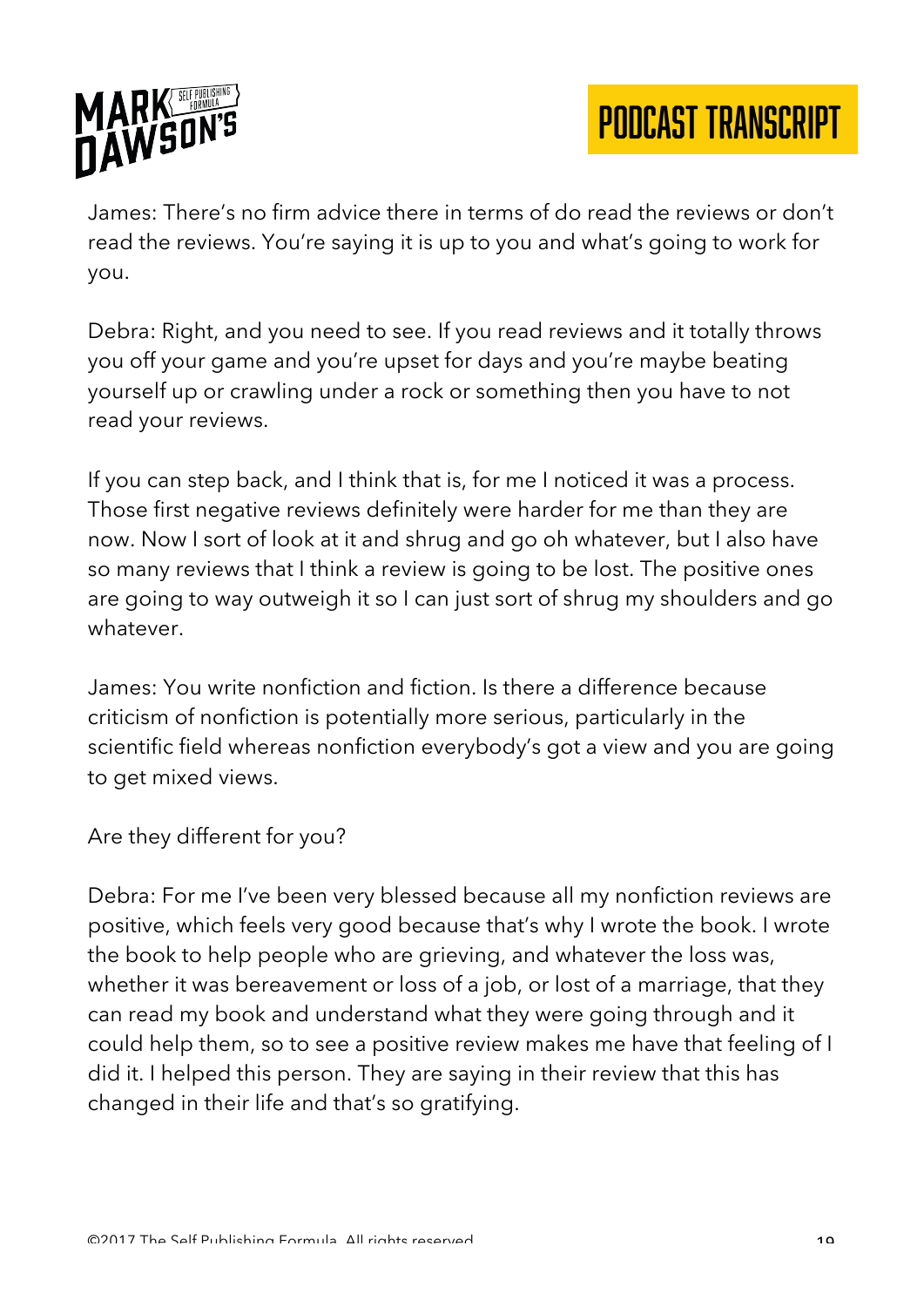

James: We talked also about the isolation of writing and the uncertainty that comes with a freelance career, where you're not really sure about your income.

In terms of isolation, actually this is probably a good example of a way to combat isolation, a conference like NINC.

Debra: Right. I've already had writers coming up to me and telling me that it's hard for them.It's hard for them to approach me perhaps because I do tend to be more well known and so they say, "I wanted to meet you but I didn't want to intrude" and I'm like this is what it's for.

Come up to authors. We're all in this together. There's nothing wrong with it. It's that oh I'm introverted and this is hard for me. There's all these people and it's sort of overwhelming because the room is full of people. It's like just go up, one person at a time, introduce yourself, ask them what they write, ask them what they like to read because we all like to read. We have that in common. We all write. We have that in common. It's not like a party where you can up to a person and not have anything in common with them.

James: With NINC you have to be published and you have to have a certain limit of sales or you have to be traditionally published so NINC does seem to be a conference and organization that's more for people who are further along the path, their not necessarily beginners.

For somebody who writes from who, lives that classic, slightly isolated working environment, what are good tips for them?

Debra: Definitely go online and find writers groups. If you have some local ones, sometimes you might have to look and find local writers groups. You have to be careful because if it's a writers group that's all beginners or some of the people like poetry, or in my cases genre fiction can be very much looked down on.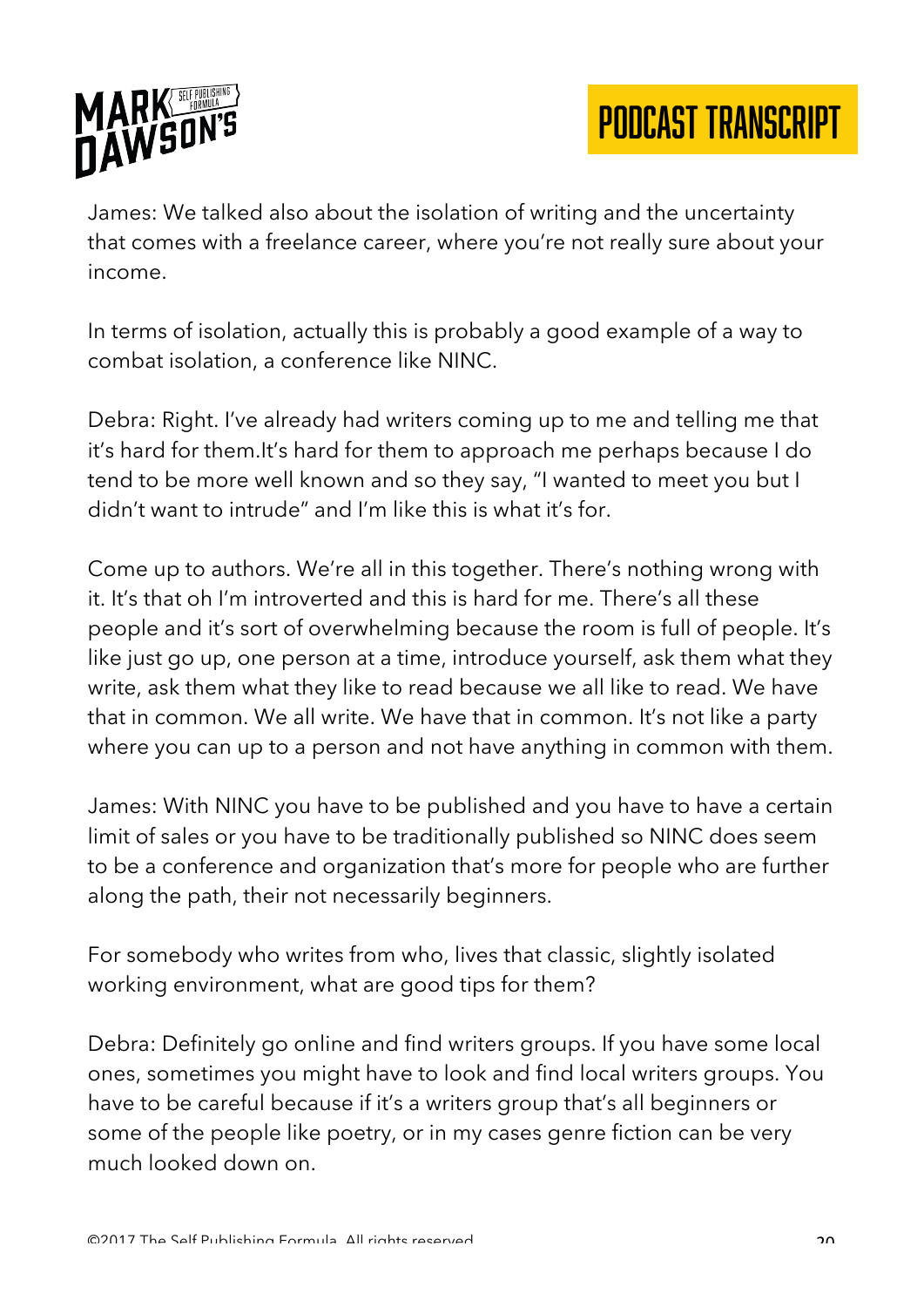

If I go into a group and everyone's going it's not literary, that's going to be very hard on me because they're going to be putting down what I write, so be careful where you go and who the composition of the group is. Try to find other writers who are writing the same kind of thing you write and that there's a level of expertise. There can be other beginners but make sure it's not the blind leading the blind and that you can form wonderful relationships online with people that you never ever meet. One of my critique partners, we've never met in all these years that we've been together.

James: That's one of the great empowering aspects of the modern digital age is being able to have those relationships. Okay, and finally the uncertainty of the financial side. This goes beyond authoring. I've had freelance careers in my media experience before and it is hard. You don't really know when the work's coming and some months are good, some months are not good.

We know that practical tips about putting some money aside and etc. but from a psychological point of view, how do you tell people to cope with that?

Debra: I think part of it is that awareness that it is going to be uncertain. I know when self-publishing first became very popular a lot of people, including myself, who had not sold books before all of a sudden have this income. And maybe it's a bigger income than they've ever had before and so what they did is they went out and bought big extravagant gifts or they bought a house that they didn't stop to think about what happens if this goes down.

Part of it is your own psychological way of looking at money and at looking at the future and that part of it has to be yes live now as well as plan for the future. Enjoy the good royalties but also plan to live as what would happen if they dropped. It's your own thinking and your own awareness of oh a shiny thing I want to go buy because now I have money to do that.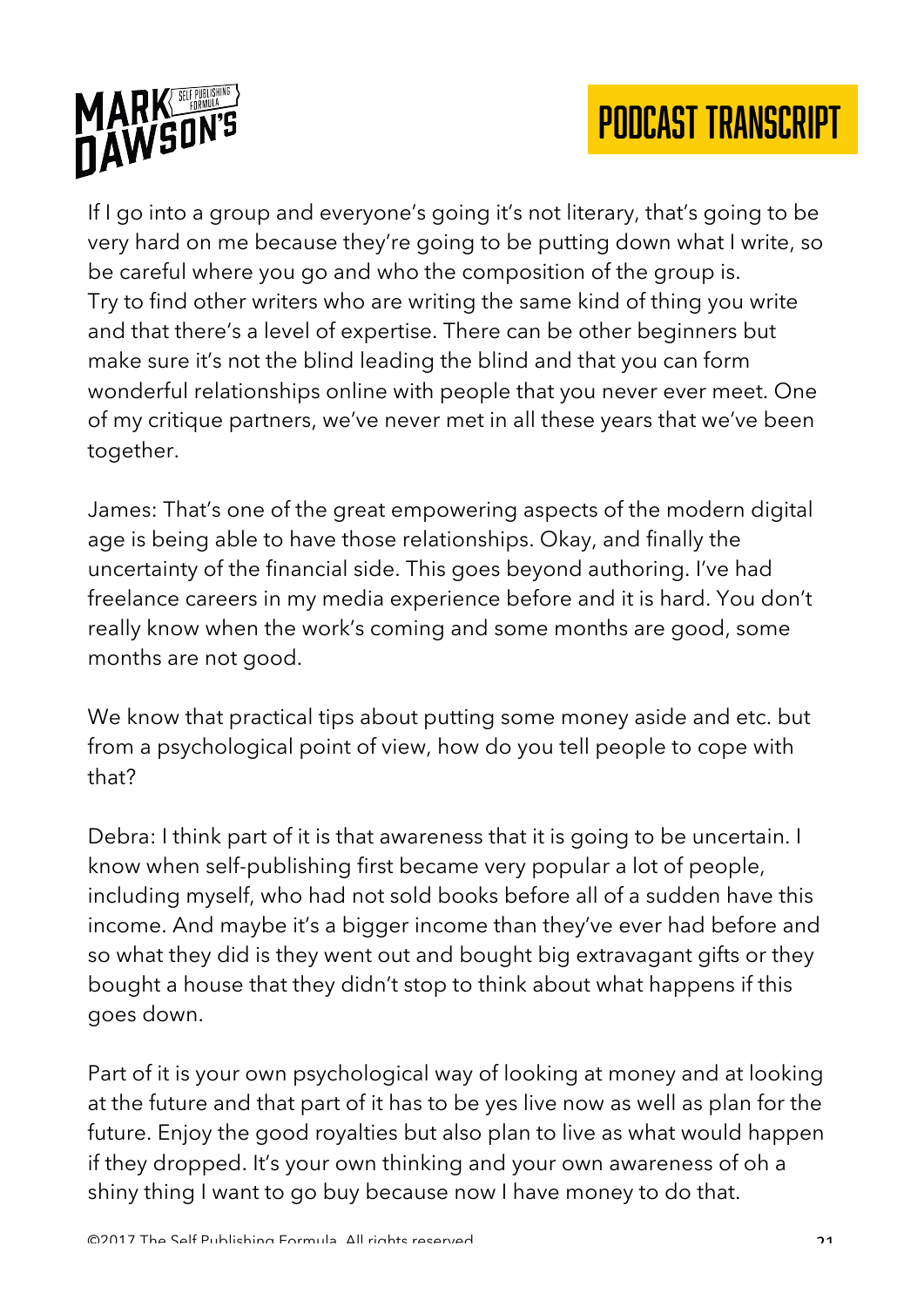



James: That's pretty much me. Anything Apple release I have to buy. Debra: You have to buy the toys. Part of it maybe is okay if I'm going to buy the toy I'm also going to take that same amount of money and put it into savings or making sure that the debts are paid off, making sure that you've got some investment money so that it's not all about royalties. Do you have an income someplace else that you're doing some investing as well? James: There's an old poker expression about not playing with scared money, so you should always play poker when it doesn't matter if you lose. If you're writing because you're desperate that this has got to pay the bills, that's not a good place to be.

Debra: That's life. It's not just about writing and it's not just about money, it's about anything.It's like you don't make decisions out of fear because fear, most of the time, is all in our heads. It's something that we've conjured up and as writers especially we have these very vivid imaginations so we can vividly imagine this horrible thing that makes us afraid.

Then we make a decision based on this thing that might never ever come true but it feels very real in our heads and when our brain has a very vivid picture and it makes our body react. Like our heart will speed up or you're short of breath, that tells your brain that this is really real and then you have the emotions about it that makes it feel very real. Your brain has a hard time distinguishing between your fantasy in your head and reality.

James: Now that's something writers have that not many other people have.

Debra: I say this is the good side is a creative imagination is that you can put it into your books. The bad side is that creative imaginations makes you create fear fantasies in your mind. A lot of times it's the other way. I'll be working with somebody and I start to hear what their fear fantasy is and they're not a writer perhaps. I might not know anything about them and I say that, are you a creative person? Most of the time they'll say yes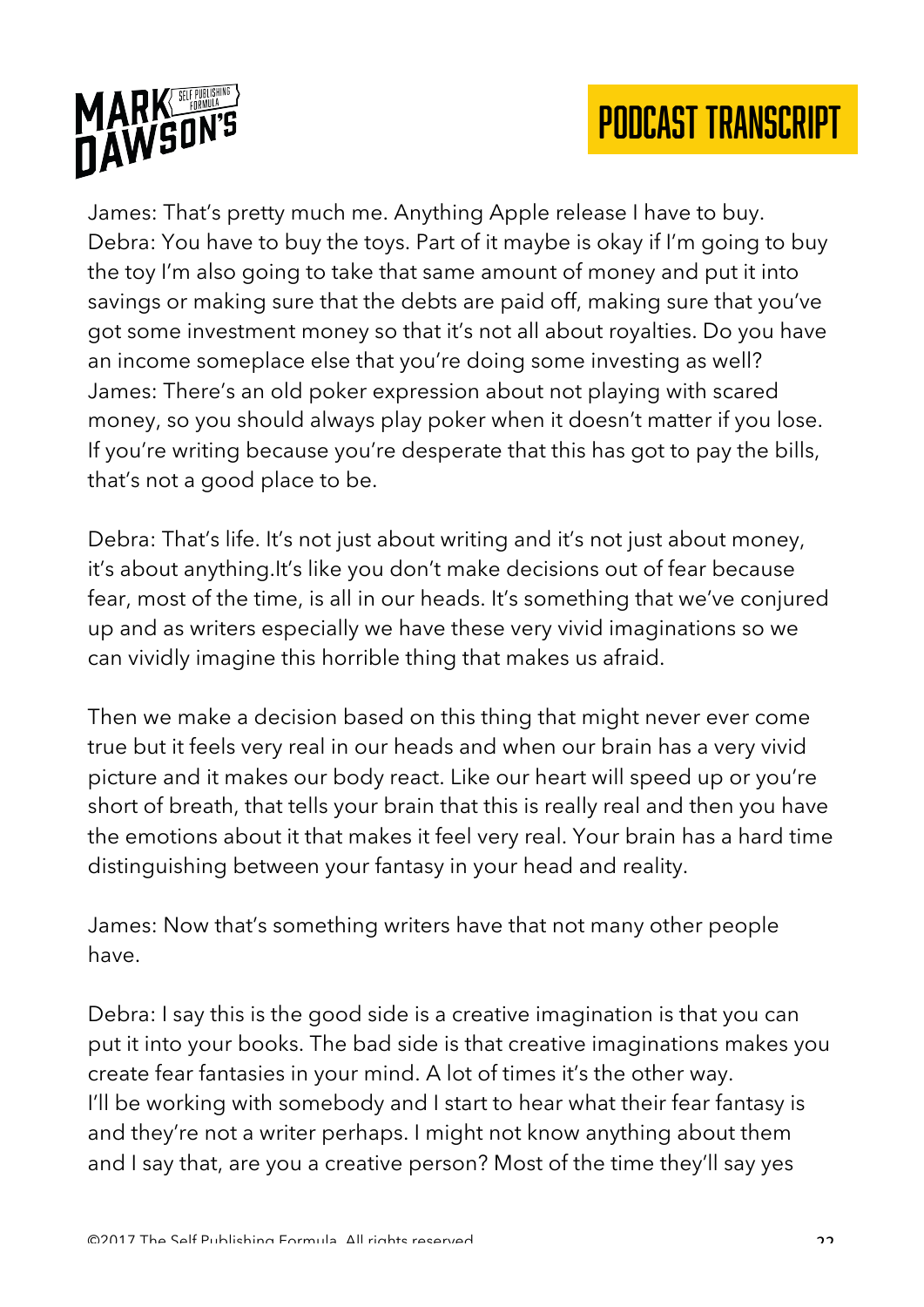

and they'll say oh I like to do this or I like to make this and sometimes they'll say no and then I actually might probe a little.

Really, well what do you work on? What do you with hobbies? Then their creativity might be in motors. They are really good at putting motors and a particular part in doing something new with that motor or whatever, that they don't think of as creative but they can imagine it in their heads and make it happen. It's, again, there's the imagination. I help them see that imagination, which is so good for you with making new motors, is handicapping you here.

James: So, Debra, who's written on grief and other matters of psychology and thinks a lot about the author's life, I thought some really useful advice there, Mark, about, as we talked about earlier in terms of the criticism, either taking it on board or potentially avoiding it if it's something that's just not going to work for you.

She also talked about the financial pressures when you run your own business and you rely on income from the work that you're doing and how you deal with that. I thought very good of Debra to talk to us about that and it's an important subject for people listening.

You seem to be quite a sorted kind of guy in those terms. I think you're quite sensible with money and so on.

You're not somebody who's ever been very stressed about the financial situation?

Mark: No, never. I always live pretty much within my means. Even when I started doing quite well in 2014 I probably could have left the job that we were both at, at the time, in January 2014. I was certainly making the same kind of money as I was in my day job but I waited until November because I wanted to ensure that the money was consistent and I could sustain it over the course of 12 months.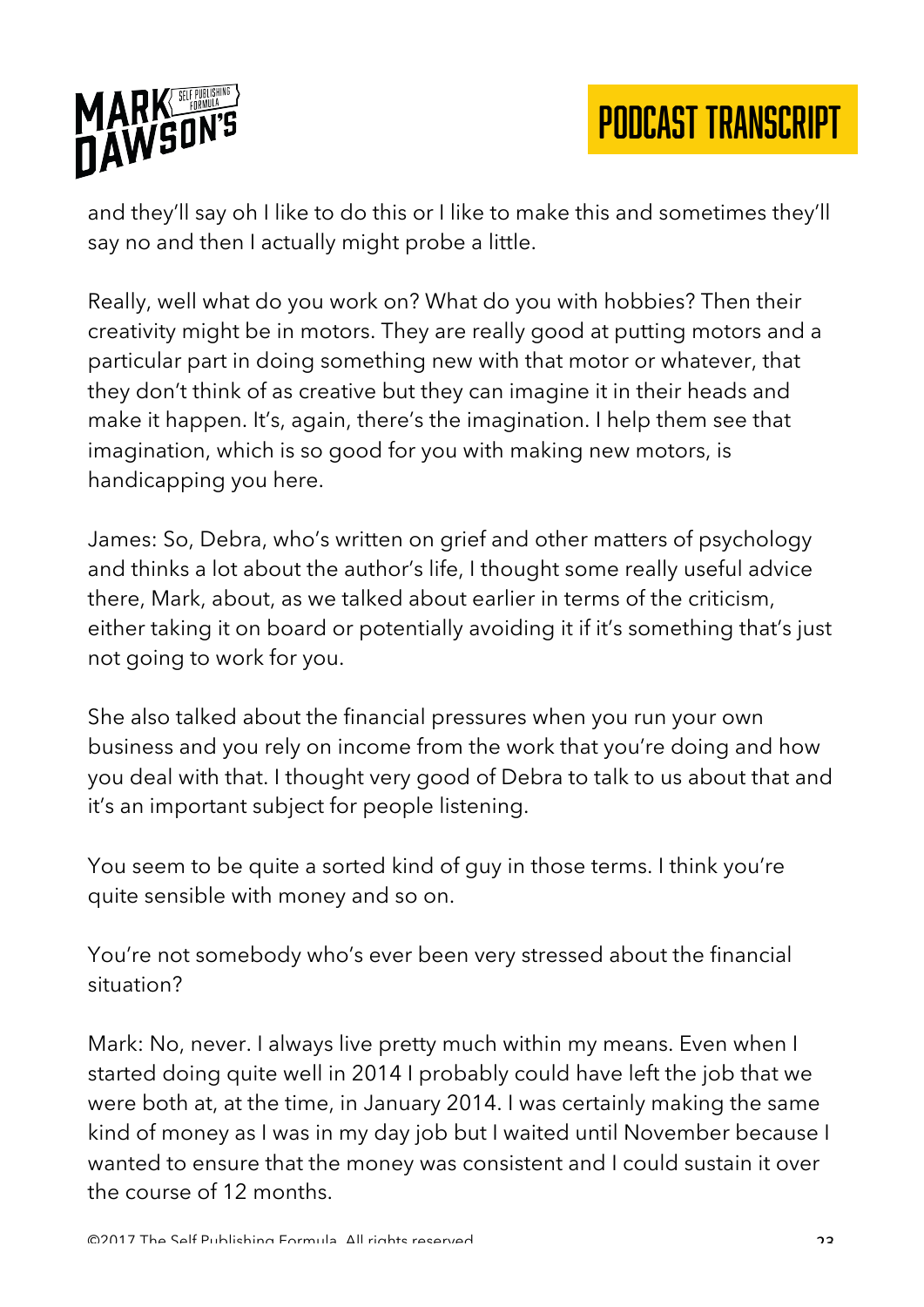

At it turned out money was kind of doubling every month almost to the extent that by the end of it I was making about 10 times more than I was in the day job. I couldn't really put that off anymore but I am actually quite cautious. I've got 2 kids, I'm married, I've got a mortgage, those kinds of things need to be respected, so yeah I'm fairly careful.

James: Lots of people, 2 kids and a mortgage, aren't cautious but it is a reason perhaps to be so, but how you deal with those. I thought that was very interesting from Deborah Holland, an author herself.

Okay let's just remind you that we have a contest running at the moment. Still got a couple weeks to go and that's your opportunity to win \$3,000 worth of professional book production services with reedsy.com. We've been talking tonight about editing and professional services that will turn your attempt at a book into something that might actually end up on someone's Kindle through these professional editing services, \$3,000 buys you a lot of that. Fantastic opportunity.

#### If you want to enter that, go to our

website, selfpublishingformula.com/reedsy, and you'll see there that there's also three runners up prizes of \$600 which will buy you a decent amount of services from Reedsy as well. You can get multiple entries into the contest simply by sharing and getting other people to enter using your social media and other URL type links.

I think that's it. Oh yes I will just say that the blog that I mentioned earlier that I'm writing about the book is also available at selfpublishingformula.com. You can follow along the process of getting my first novel to some kind of fit state to release, and then you can follow in the next 2 or 3 years as I overtake Mark and become the doyen of the thriller writing year. Thought I'd make a lame attempt at banter.

Mark: Aim high. Aim low.